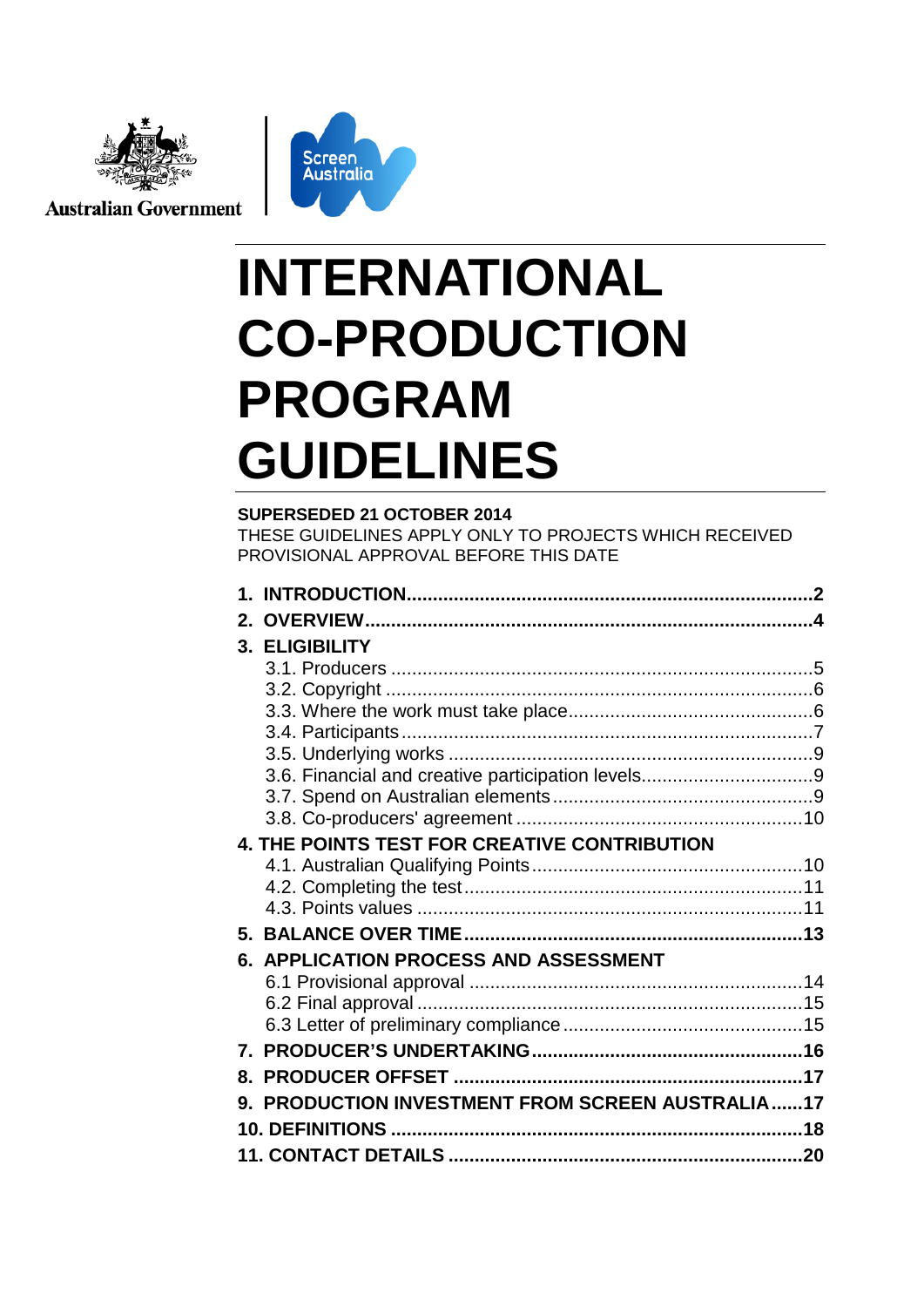|--|

# **1. INTRODUCTION**

Australia is part of a network of countries which provide formal arrangements to enable a film or television program to be officially co-produced between two or more of those countries. These formal arrangements may take the form of a treaty or a memorandum of understanding (MOU), which are collectively referred to as 'co-production arrangements' in these guidelines.

**1. INTRODUCTION**<br> **2.1. INTRODUCTION**<br>
Australia is part of a network of countries which provide formal arrangements<br>
from orbits of the free bision frog commutation (more for the control of the composite of the composite To be considered an 'official co-production', a project must be approved as such by the 'competent authorities' of each of the co-producing countries, and must comply with all of the provisions of the relevant co-production arrangement. These provisions vary from country to country. For example, some co-production arrangements are specifically limited to feature films, while others extend to television drama and documentary, animation and other formats. In these guidelines, the term 'film' is used generically for convenience.

For more definitions, see section 10, page [18.](#page-16-0)

# **1.1. Arrangements generally**

A treaty is a formal arrangement between the governments of two or more countries. An MOU is an arrangement between governments or government agencies of two or more countries. While an MOU has less-than-treaty status, in Australia in the context of film co-productions, it has the same practical and regulatory effect as a treaty.

A film approved and made under a co-production arrangement is treated as a 'national film' of each of the participating countries, being accorded all the benefits attaching to such films. In the Australian context, such benefits include:

- bypassing the 'significant Australian content' (SAC) test for accessing the Producer Offset
- being eligible for production investment from Screen Australia as well as state and territory screen agencies, and
- comprising 'Australian content' for the purposes of broadcaster quotas.

# **1.2. Partner countries**

Australia currently has treaties with:

- Canada
- China
- **Germany**
- Ireland
- Israel
- Italy
- Singapore
- South Africa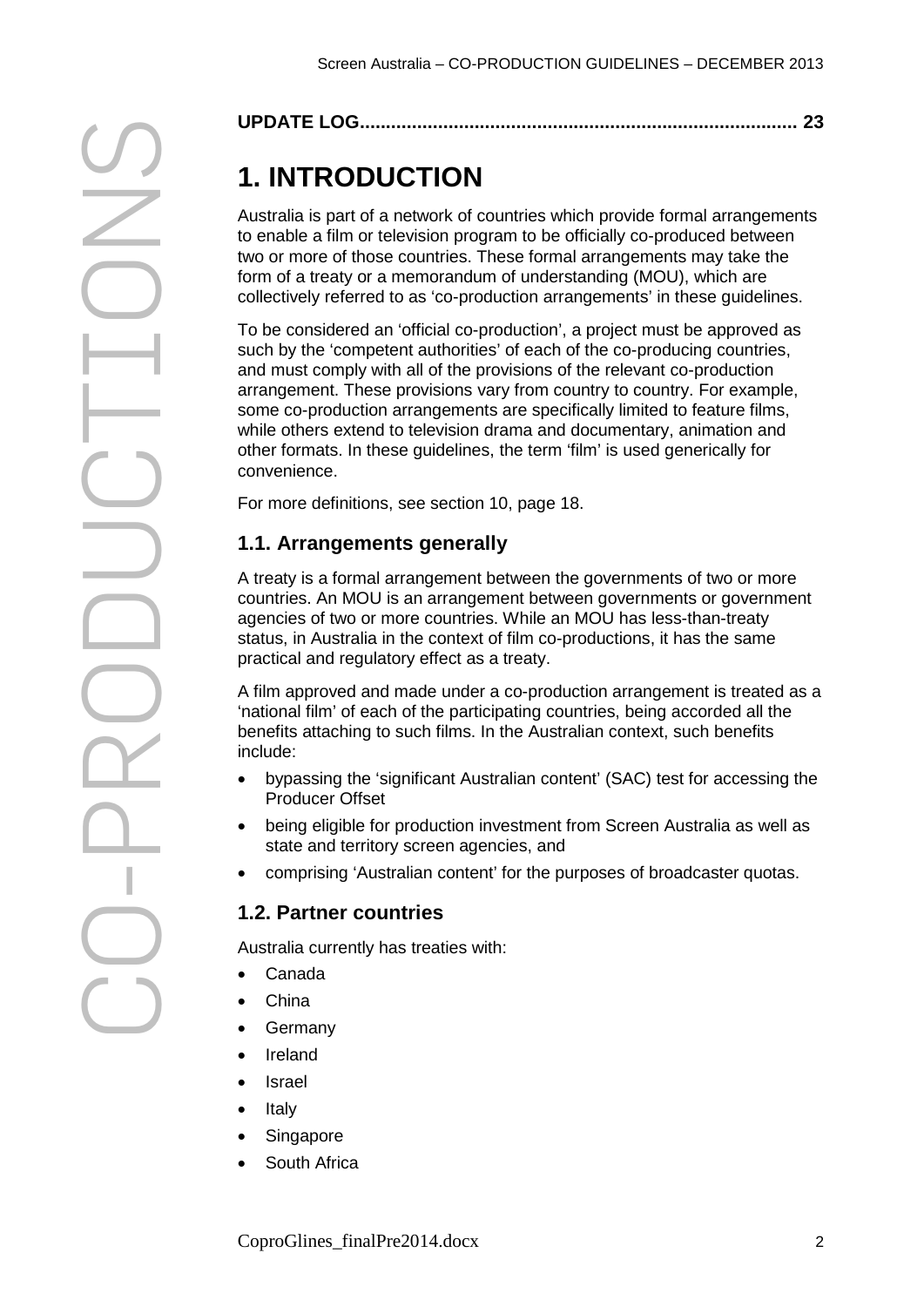Australia is currently a signatory to MOUs with France and with New Zealand.

Australia is currently negotiating co-production arrangements with India, Denmark, Malaysia and the Republic of Korea, and is renegotiating the treaties with Canada and the United Kingdom, and the MOU with France. See Screen Australia's Co-productions website [\(www.screenaustralia.gov.au/coproduction\)](http://www.screenaustralia.gov.au/coproductions) for further information.

# **1.3. Requests for new arrangements**

The identification of new co-production partners and the negotiation of coproduction arrangements are managed by the Australian Government department responsible for the arts. Submissions suggesting new partners can be made to the department, based on the *Guidelines for entering film coproduction arrangements*, available at [www.arts.gov.au/film/film\\_australian\\_international\\_co-production\\_program](http://www.arts.gov.au/film/film_australian_international_co-production_program)

Submissions should be addressed to:

Department of the Prime Minister and Cabinet – Office for the Arts PO Box 6500 CANBERRA ACT 2601 [filmenquiries@pmc.gov.au](mailto:filmenquiries@pmc.gov.au) [www.arts.gov.au/film-tv](http://www.arts.gov.au/film-tv)

# **1.4. About these guidelines**

Screen Australia is the competent authority responsible for administering the International Co-production Program in Australia. It has produced these guidelines to outline the requirements of Australia's co-production arrangements, and the application process for approval as an official coproduction.

Australian co-producers should read these guidelines in conjunction with the application forms available on the Screen Australia website.

**Screen Australia reserves the right to vary these guidelines from time to time. It is the responsibility of the Australian co-producer to consult and comply with the Screen Australia** *International Co-production Program Guidelines* **relevant at the time of the application. It is also the responsibility of the Australian co-producer to ensure that the coproducers' agreement complies with the relevant co-production arrangement**.

In addition, Screen Australia reserves the right to depart from these guidelines where necessary. Such a departure could be permitted, for example, where an application does not comply with the guidelines but should, in the view of the agency, be approved for some special reason. Screen Australia expects that any such departure would occur only in exceptional circumstances and it will be up to the Australian co-producer to satisfy Screen Australia that relevant exceptional circumstances exist and that the application should be approved.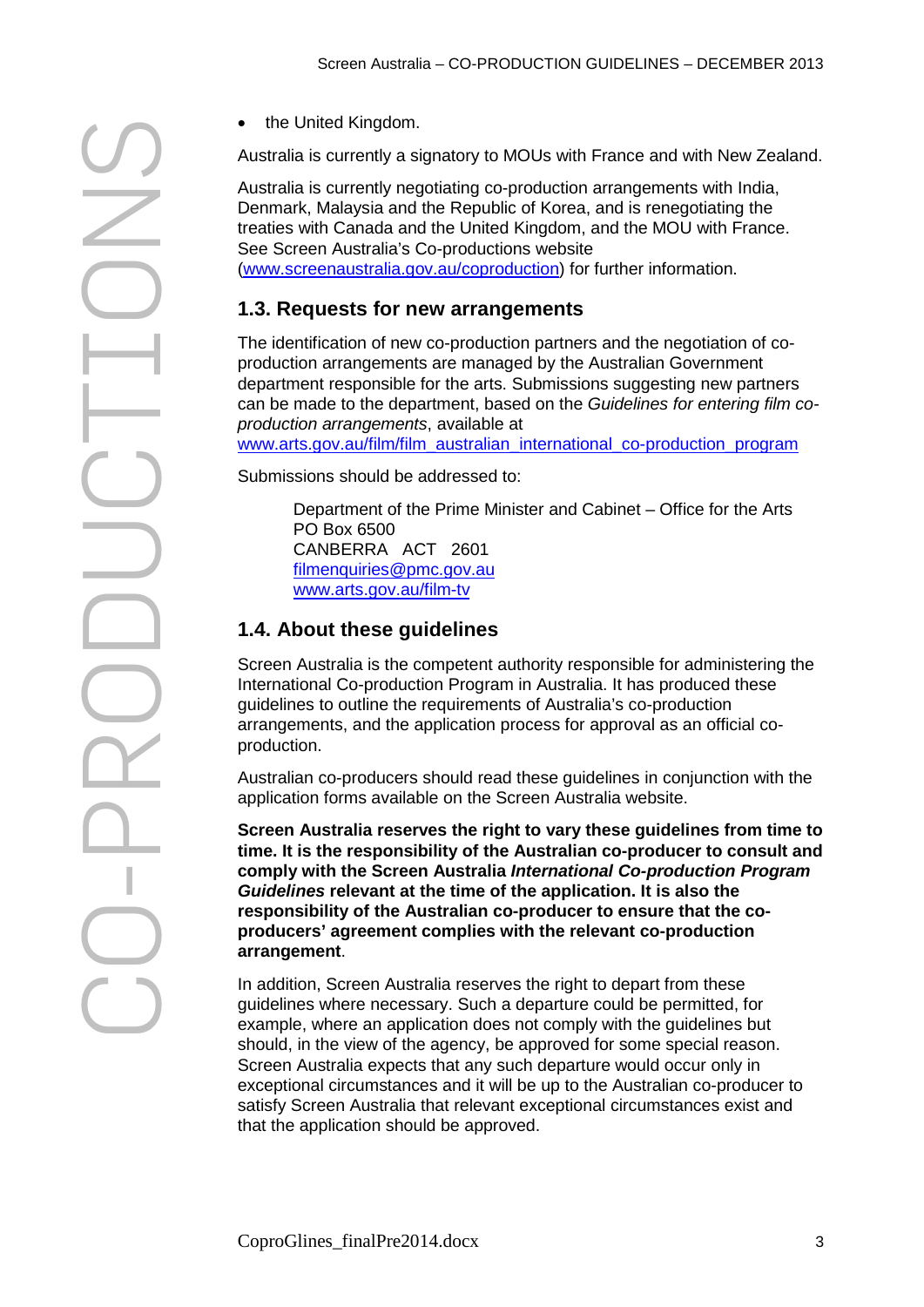CO Final cases, a film cannot be given co-production approximates are completed to the summation and the given the summation of the summation of the summation of the summation of the summation of the summation of the summati

with the terms of the relevant co-production arrangement and all relevant competent authorities agree to approve the film.

**Australian producers intending to produce a film as an official coproduction are encouraged to contact Screen Australia early in the process so that they can be aware of the requirements of the relevant co-production arrangement when setting up the creative and financial structure of their project.**

# **2. OVERVIEW**

The fundamental idea behind an official co-production is that two (or more) producers from two (or more) countries co-produce a film. Each co-producer raises a certain proportion of the budget of the film and provides a reasonably equivalent proportion of the 'creative contribution' to the film.

Subject to some specific exceptions that are discussed below, all personnel involved in making the film must be from the co-producing countries and the film must be made in the co-producing countries.

Generally, one party is the 'majority' co-producer, with that co-producer raising the majority of the budget and the majority of the creative contribution to the film being provided by nationals or permanent residents of that producer's country.

All co-production arrangements require that each co-producer has a level of creative contribution to the film reasonably equivalent proportionally to the finance raised by that co-producer.

In addition, it is a requirement of these guidelines that the percentage of the budget raised by the Australian co-producer must be reasonably equivalent to the proportion of the budget spent on Australian elements.

Each competent authority assesses the requirements of the relevant coproduction arrangement in accordance with its own guidelines and it is the responsibility of each co-producer to liaise with the competent authority in its country to ensure that the film meets its requirements.

All co-production arrangements also require an overall balance of the creative, technical and financial elements across all co-productions over a number of years. A project otherwise eligible under the relevant coproduction arrangement and these guidelines may not receive provisional approval as an official co-production if it would result in an unacceptable imbalance within a series of official co-productions under the arrangement. This is referred to as the **'balance over time'** principle (see page [13\)](#page-12-0).

In order to qualify as an official co-production under any co-production arrangement, a co-producer must apply for **provisional approval** when finance is committed, but before production commences (see section 6.1 on page [14\)](#page-13-0). At provisional application stage, the Australian co-producer will need to satisfy Screen Australia that:

• there is a producer from each country (the co-producers);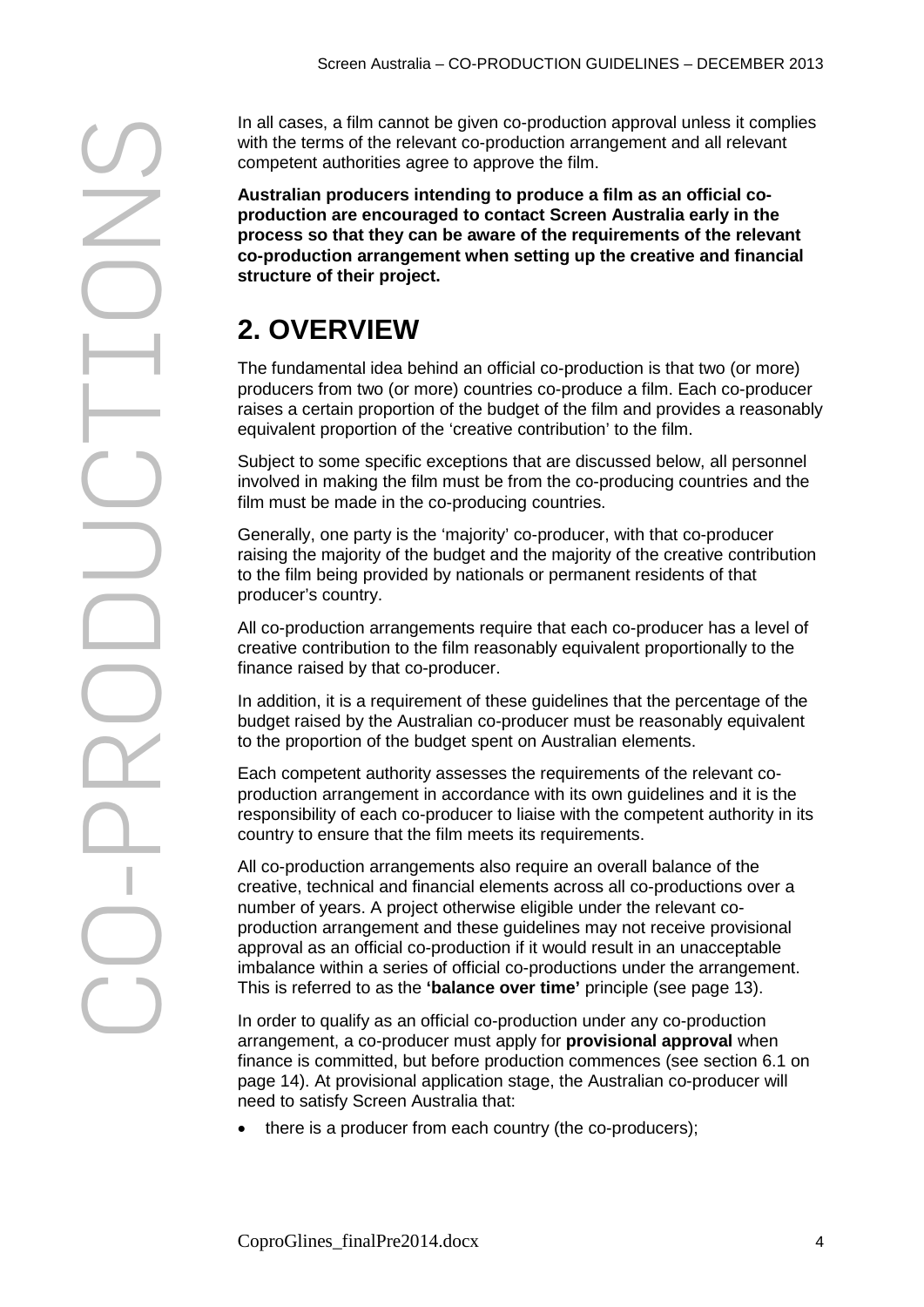CO

- outlines the responsibilities and rights of each co-producer and fulfils all the requirements of the relevant co-production arrangement;
- the financial contribution of each co-producer is secure and committed, including where relevant, the minimum contribution of a third-party coproducer;
- the Australian producer's financial contribution is reasonably similar proportionally to the Australian creative contribution; and
- the Australian producer's financial contribution is reasonably similar proportionally to the spend on Australian elements.

Screen Australia assesses the Australian 'creative contribution' by reference to the Australian Qualifying Points (AQP) of the film, using a **'points test'**, which is outlined in section 5 (page [10\)](#page-9-0).

To assist in raising finance, an optional, non-binding **letter of preliminary compliance** may be sought before applying for provisional approval, which is explained further in section 6.3 (see page [15\)](#page-14-0).

Once the film is finished, an application for **final approval** must be made in order to secure official co-production status (see section 6.2 at page [15\)](#page-14-1). At this point, in addition to providing all of the executed financing agreements, the Australian co-producer must provide a DVD copy of the finished film, the final budget, full cast and crew list and other documents as required by Screen Australia.

It is important to note that Screen Australia will not be in a position to give final approval until the relevant overseas competent authority has confirmed its approval.

# **3. ELIGIBILITY**

• a co-producers' agreement is in place between the co-producers' that is the fequirements of the relevant co-production arrangement:<br>
• the fielarcel control of each co-production arrangement is example to the fielarcel To be eligible for official co-production status, each co-production must comply with the requirements of these guidelines and the relevant coproduction arrangement. Most co-production arrangements to which Australia is a party have similar eligibility requirements. Where the co-production arrangements' requirements differ, the differences are outlined in the following sections. However, Australian co-producers should also familiarise themselves with the details of the relevant co-production arrangement in each case.

# **3.1. Producers**

By definition, there must be a producer from each co-production country, known as a co-producer. From Australia's point of view, as executive producers on feature films are not considered creative roles, executive producers may be from a non-party country where it can be demonstrated that the executive producer does not play a technical or creative role.

In order to be recognised as such, the co-producers must be genuine creative producers; that is, the mere contribution of finance is not sufficient.

A project will be ineligible as a co-production if there is common management, ownership or control between any of the co-producers.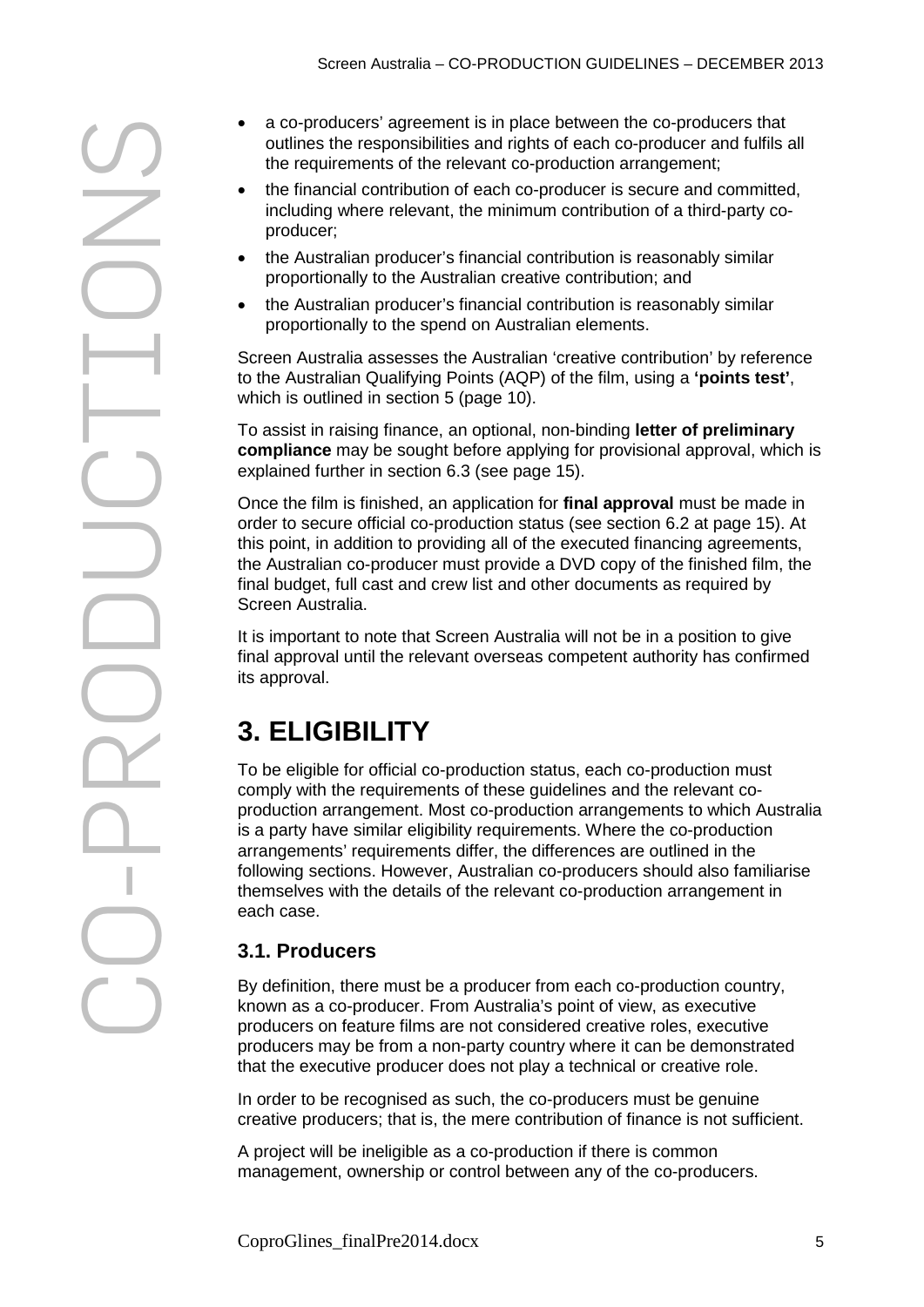# CO 3.2. Copyright<br>
The Australian co<br>
production, at leas<br>
This refers to copy<br>
work.<br>
3.3. Where the<br>
The co-production cours<br>
co-production up to a<br>
equivalent – must<br>
that some co-production<br>
to consider requee<br>
countries

The Australian co-producer must retain a share of copyright in the coproduction, at least by the time that an application is made for final approval. This refers to copyright in the finished film, not copyright in any underlying work.

# **3.3. Where the work must take place**

The co-production arrangements provide that the film must be made in the co-production countries. The means that the entire film – generally from preproduction up to and including the striking of a release print or digital equivalent – must be made in the co-producing countries. Note, however, that some co-production arrangements provide for the competent authorities to consider requests to undertake location filming outside the co-producing countries in exceptional circumstances (see section 3.3[a] below).

Further, some flexibility exists in the Australia–Singapore treaty, which allows the competent authorities to jointly approve filming elsewhere where filming in Singapore or Australia is technically impossible.

The Australia-New Zealand MOU is silent on the issue of where the film is to be made.

The table below outlines the requirements of the various arrangements.

| Place where the film is<br>to be made:                  | Films shall be made (including studio and location<br>shooting), dubbed (where relevant) and processed up to<br>first release print in Australia, the co-producing country or<br>the country of a third co-producer. |                                                                                                                                                                                  |
|---------------------------------------------------------|----------------------------------------------------------------------------------------------------------------------------------------------------------------------------------------------------------------------|----------------------------------------------------------------------------------------------------------------------------------------------------------------------------------|
| UK, China, Germany,<br>Ireland, Israel, South<br>Africa | As above                                                                                                                                                                                                             |                                                                                                                                                                                  |
| Canada                                                  | As above                                                                                                                                                                                                             | (up to answer print)                                                                                                                                                             |
| France                                                  | As above                                                                                                                                                                                                             | And distribution copies shall be processed in each<br>relevant country.                                                                                                          |
| Italy                                                   | As above                                                                                                                                                                                                             | And all distribution copies shall be processed in<br>the country holding minority financial participation.                                                                       |
| Singapore                                               | As above                                                                                                                                                                                                             | But the competent authorities may jointly approve<br>an exception to the above if, and only to the extent<br>that, compliance with the requirement is technically<br>impossible. |
| New Zealand                                             |                                                                                                                                                                                                                      | Silent on where the film is to be made.                                                                                                                                          |

# **3.3(a) Location filming**

Most co-production arrangements also allow location filming to be undertaken in a non-party country (for example where the script requires the film to be shot in such a country because of geographical features). This is usually subiect to the approval of the relevant competent authorities.

| Canada, China,<br>Germany, Israel, Ireland,<br>Italy, Singapore, South<br>Africa, UK | The competent authorities shall have the power to approve<br>location filming in a country other than the countries of the<br>participating co-producers. |
|--------------------------------------------------------------------------------------|-----------------------------------------------------------------------------------------------------------------------------------------------------------|
| France, New Zealand                                                                  | Silent on location shooting                                                                                                                               |

Where location filming has been approved by the competent authorities, coproduction arrangements generally provide for limited numbers of non-key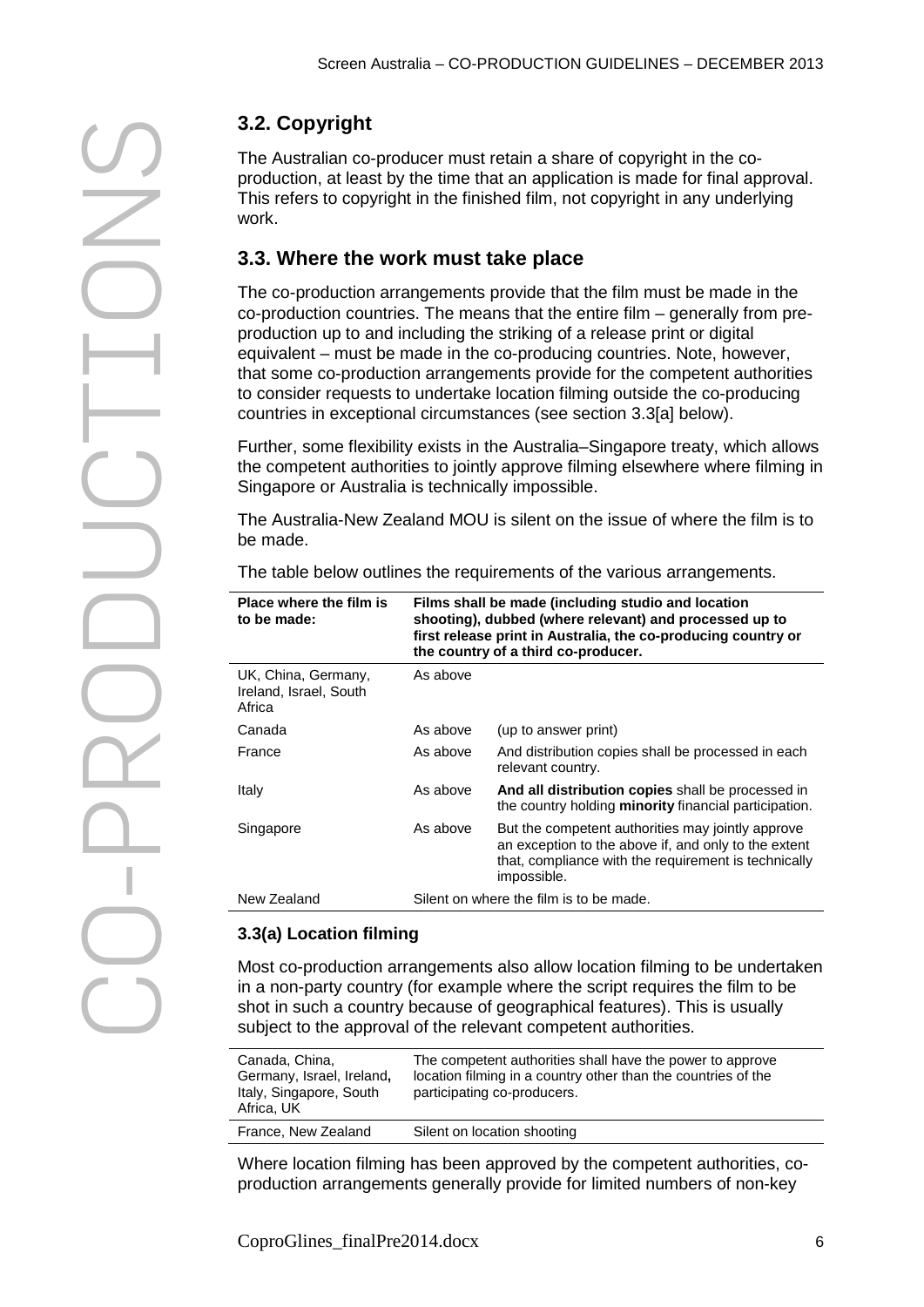(such as local crowd artists or local technicians) to be engaged, subject to the approval of the competent authorities.

| participants from the country/ies in which location filming has been approved<br>(such as local crowd artists or local technicians) to be engaged, subject to the<br>approval of the competent authorities. |                                                                                                                                                                                                                                                                                                                                 |                                                                                                                                                                                                                                                                                                                  |  |
|-------------------------------------------------------------------------------------------------------------------------------------------------------------------------------------------------------------|---------------------------------------------------------------------------------------------------------------------------------------------------------------------------------------------------------------------------------------------------------------------------------------------------------------------------------|------------------------------------------------------------------------------------------------------------------------------------------------------------------------------------------------------------------------------------------------------------------------------------------------------------------|--|
|                                                                                                                                                                                                             |                                                                                                                                                                                                                                                                                                                                 | The relevant requirements are outlined in the table below.                                                                                                                                                                                                                                                       |  |
| Canada, Germany,<br>Ireland, Israel,<br>Singapore, South Africa                                                                                                                                             | Where the competent authorities have approved location filming<br>in a country other than that of participating co-producers,<br>nationals or residents of that country may be employed as crowd<br>artists, in small roles, or as additional employees whose services<br>are necessary for the location work to be undertaken. |                                                                                                                                                                                                                                                                                                                  |  |
| China, Italy, UK                                                                                                                                                                                            | As above                                                                                                                                                                                                                                                                                                                        | But only if the conditions of employment for non-<br>party nationals are, in broad terms, no less<br>favourable than those of the co-production<br>countries.                                                                                                                                                    |  |
| France                                                                                                                                                                                                      |                                                                                                                                                                                                                                                                                                                                 | Silent on foreign personnel and crowd artists                                                                                                                                                                                                                                                                    |  |
| New Zealand                                                                                                                                                                                                 | requires it.                                                                                                                                                                                                                                                                                                                    | Subject to the approval of the competent authorities, the<br>participation of persons other than Australians and New<br>Zealanders can be allowable where the co-production film                                                                                                                                 |  |
| 3.4. Participants                                                                                                                                                                                           |                                                                                                                                                                                                                                                                                                                                 |                                                                                                                                                                                                                                                                                                                  |  |
| production arrangement.                                                                                                                                                                                     |                                                                                                                                                                                                                                                                                                                                 | Participants in the making of the film must be nationals or permanent<br>residents of Australia or the co-producing country/ies. (But note sections<br>3.4[c] and 3.4[d] with respect to European and New Zealand nationals.) The<br>terms 'nationals' and 'permanent residents' are defined in the relevant co- |  |
| producing countries (see 3.4[a] below).                                                                                                                                                                     |                                                                                                                                                                                                                                                                                                                                 | Exceptions to this rule exist for location filming (see 3.3[a] above), and key<br>cast (see 3.4[b] below). Depending on the arrangement, a limited contributior<br>to the screenplay may also be made by a writer from outside the co-                                                                           |  |
| need not be from the co-producing countries.                                                                                                                                                                |                                                                                                                                                                                                                                                                                                                                 | Generally, credited roles which are not creative or technical roles and are not<br>part of the making of the film, such as executive producers and assistants,                                                                                                                                                   |  |
| 3.4(a) Screenwriters                                                                                                                                                                                        |                                                                                                                                                                                                                                                                                                                                 |                                                                                                                                                                                                                                                                                                                  |  |
|                                                                                                                                                                                                             |                                                                                                                                                                                                                                                                                                                                 | The screenplay must be attributed to a writer or writers who are nationals or<br>permanent residents of one of the co-producing countries.                                                                                                                                                                       |  |
|                                                                                                                                                                                                             |                                                                                                                                                                                                                                                                                                                                 | Subject to the terms of the relevant co-production arrangement, a writer who                                                                                                                                                                                                                                     |  |

# **3.4. Participants**

# **3.4(a) Screenwriters**

Subject to the terms of the relevant co-production arrangement, a writer who is not a national or permanent resident of one of the co-producing countries can contribute to the screenplay, provided that the person is not a *credited write*r of the screenplay (as that term is understood by the Australian Writers' Guild or equivalent organisation).

This flexibility can only apply where the relevant co-production arrangement permits it. As of 1 October 2010, the following co-production arrangements permit such flexibility:

• *Ireland* and *Israel*: Generally, the people involved in the making of the film must be from the co-producing countries, but these treaties permit the competent authorities to agree that screenwriters from non-party countries may be involved in the making of the film.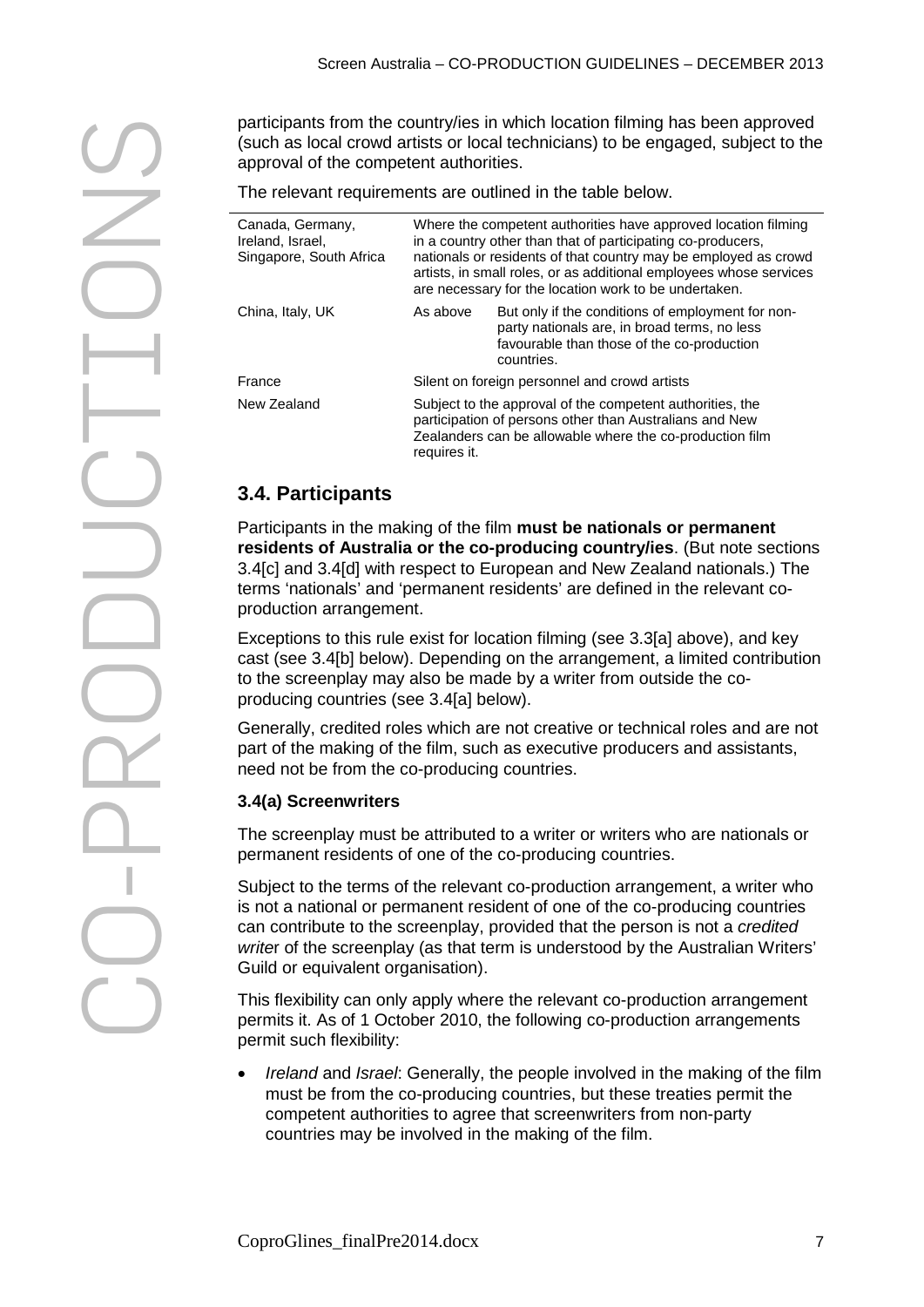CO From the people involved in the making of the film<br>countries any be involved in the making of the film.<br>contries may be involved in the making of the film.<br>France: The MOU is silent on the involvement of screenwitters, so<br>

- must be from the co-producing countries, but the MOU permits the competent authorities to agree that screenwriters from non-party countries may be involved in the making of the film.
- *France:* The MOU is silent on the involvement of screenwriters, so approval is at the discretion of the competent authorities.

# **3.4(b) Key cast**

Most co-production arrangements to which Australia is a party allow the use of one or a small number of actors from countries other than the co-producing countries where the following criteria are met:

- the script (for example, for reasons of ethnicity of character) or financing (for example, where financiers demand a certain cast-member) dictates their involvement;
- the competent authorities approve the request; and
- only in exceptional circumstances.

This must be supported by documentation. The table below outlines how the various co-production arrangements provide for this issue.

| Italy, Germany, Ireland,<br>Israel, New Zealand,<br>Singapore, South Africa,<br>UK. | engaged. | In exceptional circumstance, where script or financing dictates,<br>but subject always to the approval of the competent authorities.<br>restricted performers from non-party countries may be |
|-------------------------------------------------------------------------------------|----------|-----------------------------------------------------------------------------------------------------------------------------------------------------------------------------------------------|
| Canada                                                                              | As above | but only internationally recognised performers                                                                                                                                                |
| France                                                                              |          | Silent on non party country performers                                                                                                                                                        |

Australian co-producers should note that it is a requirement of these guidelines that in all majority Australian co-productions (ie where the Australian financial participation is greater than 50 per cent) which are feature films or television drama, at least one of the four lead roles must be cast with an Australian actor.

# **3.4(c) European nationals**

Generally, nationals or permanent residents of one EU Member State are considered to be nationals or permanent residents of all the others.

This means that, for co-productions between Australia and the UK, Ireland, Italy or Germany, a person from any other EU country is considered to be a national of the co-producing country for the purposes of the relevant treaty and these guidelines. In the case of France, where the arrangement is an MOU, producers should contact the French competent authority, the CNC, regarding the treatment of other European nationals.

There are currently 27 EU Member States, which are listed at [europa.eu/abc/european\\_countries/eu\\_members/index\\_en.htm.](http://europa.eu/abc/european_countries/eu_members/index_en.htm)

# **3.4(d) NZ nationals**

Similarly, under the terms of an agreement between Screen Australia and its New Zealand equivalent, the New Zealand Film Commission, Australians and New Zealanders receive mutual recognition in co-productions. This means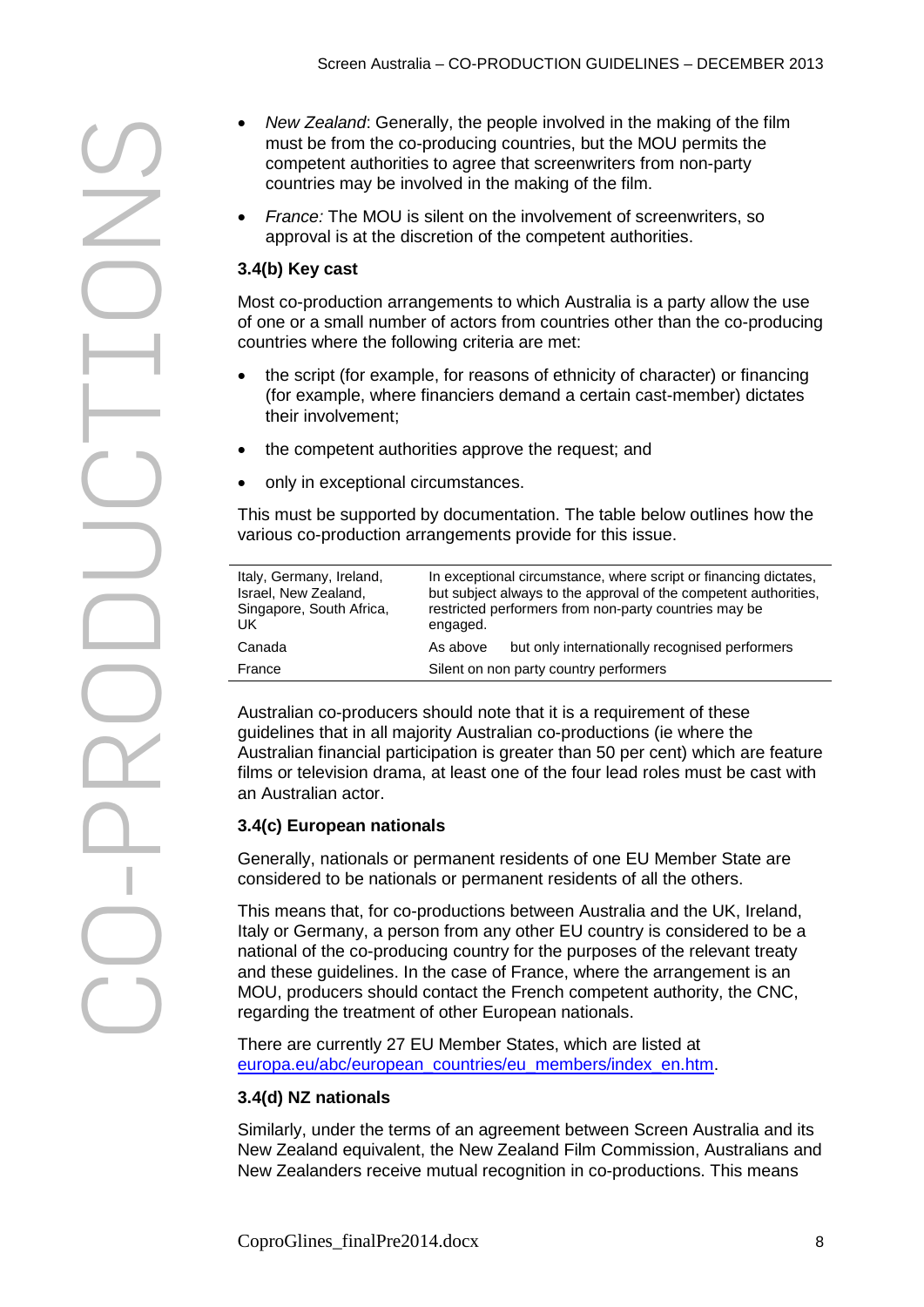Australians when working on official co-productions (and vice versa). This cannot apply to an Australia–New Zealand co-production, in which case Australians will only be considered to be Australians, and New Zealanders considered New Zealanders. **3.5. Underlying works**

# **3.6. Financial and creative participation levels**

|                                                    | that New Zealand nationals or permanent residents are considered to be<br>Australians when working on official co-productions (and vice versa).                                                                                                                                                                                                                                                  |
|----------------------------------------------------|--------------------------------------------------------------------------------------------------------------------------------------------------------------------------------------------------------------------------------------------------------------------------------------------------------------------------------------------------------------------------------------------------|
| considered New Zealanders.                         | This cannot apply to an Australia–New Zealand co-production, in which case<br>Australians will only be considered to be Australians, and New Zealanders                                                                                                                                                                                                                                          |
| 3.5. Underlying works                              |                                                                                                                                                                                                                                                                                                                                                                                                  |
|                                                    | Subject to the terms of the relevant co-production arrangement, a film may be<br>based on an underlying work (such as a novel) from any country.                                                                                                                                                                                                                                                 |
|                                                    | 3.6. Financial and creative participation levels                                                                                                                                                                                                                                                                                                                                                 |
| using the points test (see section 4).             | Australian minimum participation levels are set out in each co-production<br>arrangement. The minimum is typically 20 or 30 per cent and because the<br>producer's creative and financial contributions must be reasonably similar<br>proportionally, this minimum applies to both the Australian co-producer's<br>contribution to the budget and the Australian creative contribution, assessed |
|                                                    | These guidelines allow some leeway in relation to the balance between<br>financial and creative contribution. The permitted margin is 5 per cent.<br>However, in all cases, both the financial and creative contribution must meet<br>or exceed the minimum in the relevant co-production arrangement                                                                                            |
| co-production arrangements.                        | The following table outlines the minimum participation levels in the current                                                                                                                                                                                                                                                                                                                     |
| <b>Relevant co-production</b><br>arrangement       | Minimum participation specified                                                                                                                                                                                                                                                                                                                                                                  |
| Canada, Italy, UK                                  | 30%                                                                                                                                                                                                                                                                                                                                                                                              |
| China, Ireland, Israel,<br>Singapore, South Africa | 20%                                                                                                                                                                                                                                                                                                                                                                                              |
| France                                             | Australian co-producers 40-80%; French co-producers 20-60%                                                                                                                                                                                                                                                                                                                                       |
| Germany                                            | 30% (if three-way co-production then reduced to 20% minimum)                                                                                                                                                                                                                                                                                                                                     |
| New Zealand                                        | No minimum specified                                                                                                                                                                                                                                                                                                                                                                             |
| 3.7. Spend on Australian elements                  |                                                                                                                                                                                                                                                                                                                                                                                                  |
|                                                    | In addition to the minimum participation requirements set out in the co-                                                                                                                                                                                                                                                                                                                         |

# **3.7. Spend on Australian elements**

In addition to the minimum participation requirements set out in the coproduction arrangements (see 3.6 above), it is a requirement of these guidelines that the proportion of the budget raised by the Australian coproducer must be reasonably similar to the proportion of the budget spent on Australian elements.

Expenditure on Australian elements may include cast, crew, facilities and materials, per diems of all Australians and their cost of travel and accommodation whether incurred in Australia or not. Additionally, a percentage of contingencies, of the cost of insurances and of a completion guarantee may be included, as may legal costs incurred by the Australian producer, and the cost of any non-party services acquired by the Australian co-producer. For clarity, expenditure on Australian elements is unlikely to equate with Qualifying Australian Production Expenditure (QAPE) for the purposes of the Producer Offset.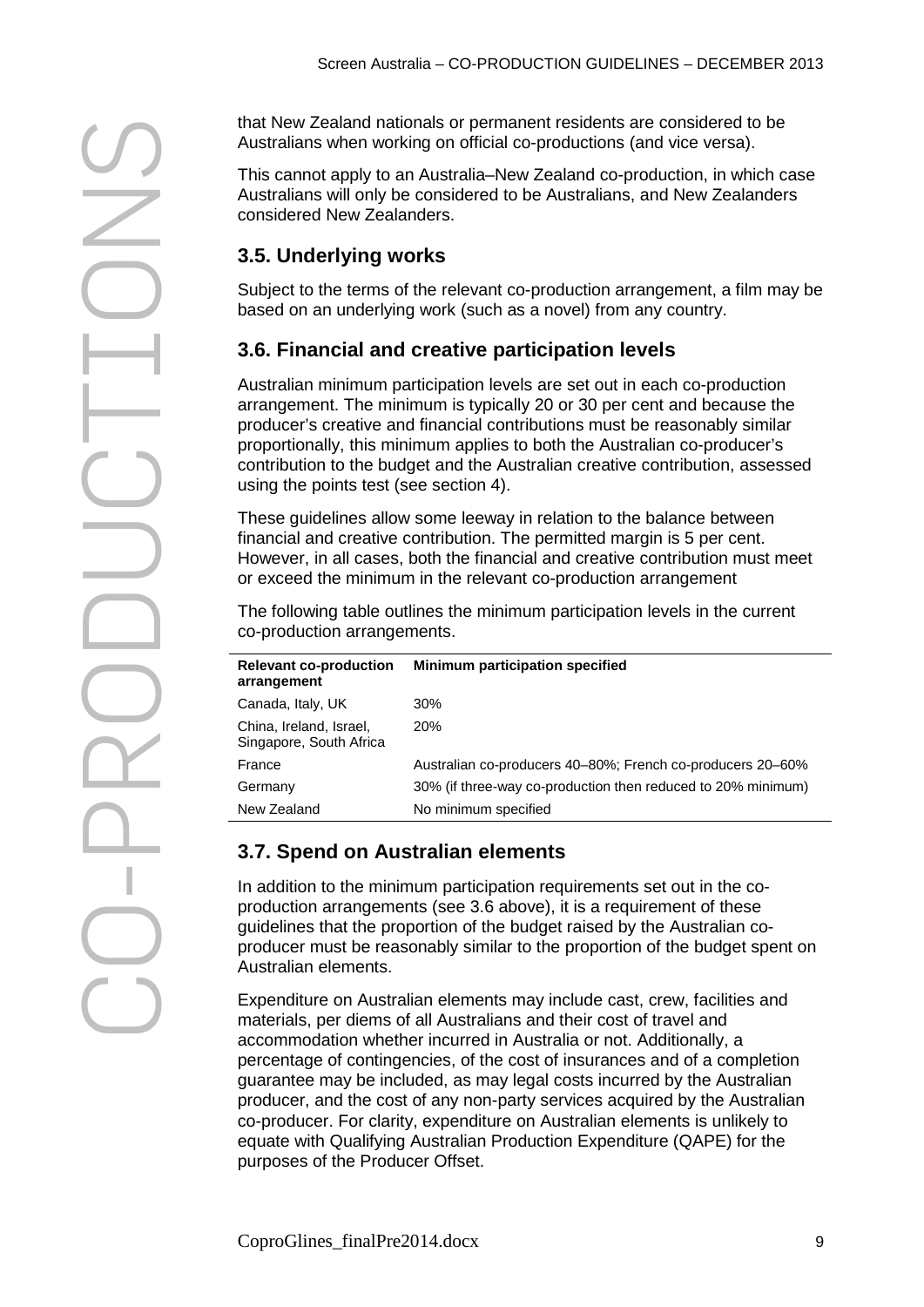From levay is permitted in meeting this requirement the proportion of<br>the requirements are the proportion of the Australian co-production of<br>the react more than the financial contribution of the Australian co-production.<br>T expenditure on Australian elements can be up to 5 per cent less or up to 15 per cent more than the financial contribution of the Australian co-producer. This means, for example, that if the Australian financial contribution is 60 per cent, the expenditure on Australian elements must be between 55 per cent and 75 per cent of the total budget. **3.8. Co-producers' agreement** Each co-production is made in accordance with an agreement entered into by each of the co-producers, which outlines the relevant rights and responsibilities of each party. The specific requirements that must be addressed in the co-producers' agreement vary according to the requirements set out in the relevant co-production arrangement(s). Requirements addressed in the arrangements include, for example, copyright and intellectual property ownership, contingencies to cover non-approval of the co-production application by a competent authority, timetables for delivering financial contributions, crediting of the film as an official coproduction, and the assignment and disposal

Applicants *must* consult the relevant arrangement(s) prior to lodging an application and ensure that the draft co-producers' agreement addresses each specific requirement of the arrangement(s). Provisional co-production approval will not be given until the draft co-producers' agreement accords with the requirement of the relevant arrangement(s).

# <span id="page-9-0"></span>**4. THE POINTS TEST FOR CREATIVE CONTRIBUTION**

# **4.1. Australian Qualifying Points**

These guidelines introduce the term **'Australian Qualifying Points' (AQP)**, which are the creative points allocated to the Australian side of a coproduction. As a percentage of the total creative points the AQP must reach at least the minimum contribution level prescribed by the relevant coproduction arrangement.

As noted above, the AQP must also be reasonably similar proportionally to the financial contribution that the Australian co-producer makes to the coproduction – for example, if the Australian co-producer contributes half the finance, then half the points should be AQP. Subject to the minimum contribution allowed in the relevant co-production arrangement (as outlined in section 3.6 above), these quidelines, allow a 5 per cent margin (either way), so if the Australian co-producer's financial contribution is 60 per cent, the AQP can be between 55 and 65 per cent.

Key creative roles are allocated a points value. If the person filling that role is an Australian national or permanent resident, a point is scored for that role. Please note that:

• producers do not attract points because there must be, by definition, one from each of the co-producing countries;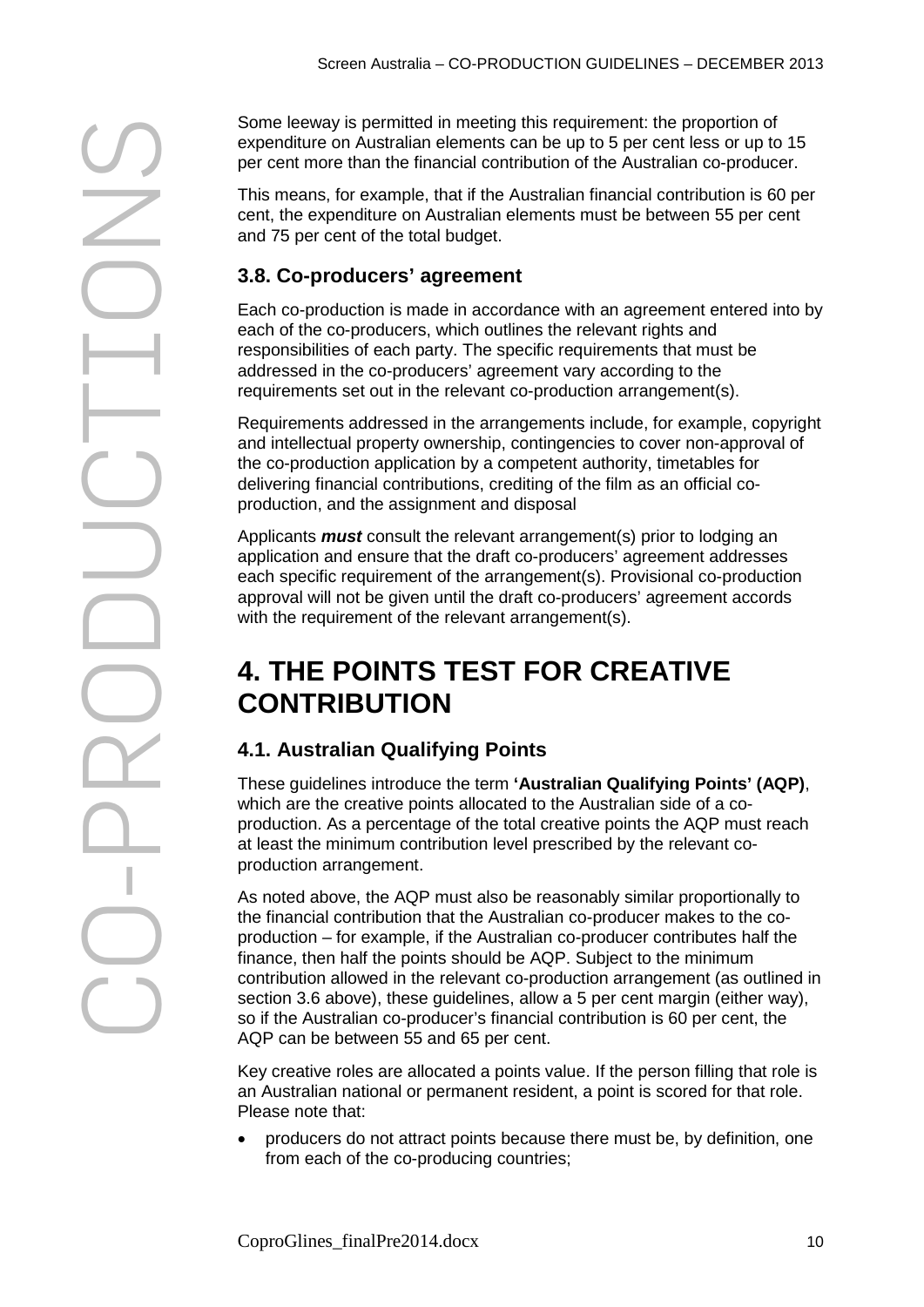- 
- splitting of points may be approved on a case-by-case basis (for example, where each co-producing country has one writer each engaged on a television series);
- revoicing or narrating in the language of each co-production country will result in the points being split, ie for an animation, voice cast is allocated 3 points, so if one voice track is undertaken in Australia and one track in the co-producing country, then the project scores 1.5 of AQP; and
- for feature films and television drama, if the film is a majority Australian co-production (ie Australian financial contribution is greater than 50 per cent), at least one of the four lead roles must be filled by an Australian national or permanent resident (ie there must be at least one point for key cast).

# **4.2. Completing the test**

Different points tests apply for drama (the same test applies to both feature films and TV drama), documentaries and TV animation, reflecting the differences in the key creatives/technical personnel for these different types of project. Each of the tests aims to provide a degree of flexibility by allowing a certain number of discretionary points to be claimed.

**Example thing the tend of the train in the flower business in the space of the system and control of the system and the treation series).**<br> **Example a proportion** contribute the points being spill, it is for an animinati Each test has a set number of roles that are always counted (top-line key creative roles). These roles attract 'compulsory points'. In addition, the Australian co-producer may select roles in the discretionary point section to make up the level of points required for the film. However, where an Australian co-producer selects a role for a discretionary point, but Screen Australia does not consider the role to be a key creative role, Screen Australia reserves the right not to accept the allocated discretionary points.

In addition, each test includes a potential point for 'Other creative role'. If an Australian co-producer wishes to claim this point, the Australian co-producer must convince Screen Australia that the role in question is particularly important for the film. For example, if the film is a martial arts feature, it may be possible to allocate a point to the fight choreographer; or for a musical, to the musical director or choreographer.

# **4.3. Points values**

| <b>FEATURE FILMS and TV DRAMA</b>                                                                                               | 15 points      |
|---------------------------------------------------------------------------------------------------------------------------------|----------------|
| <b>Compulsory points</b>                                                                                                        |                |
| Writer                                                                                                                          | 2              |
| Director                                                                                                                        | $\overline{2}$ |
| <b>DoP</b>                                                                                                                      | 1              |
| <b>Editor/Picture Editor</b>                                                                                                    | 1              |
| Cast (four principal roles) – NB if majority Australian co-production, at<br>least 1 role must be filled by an Australian actor | 4              |
| Discretionary points (select 5 of the below)                                                                                    |                |
| Composer                                                                                                                        | 1              |
| Costume Designer                                                                                                                |                |
| <b>Production Designer</b>                                                                                                      | 1              |
| <b>Script Editor</b>                                                                                                            |                |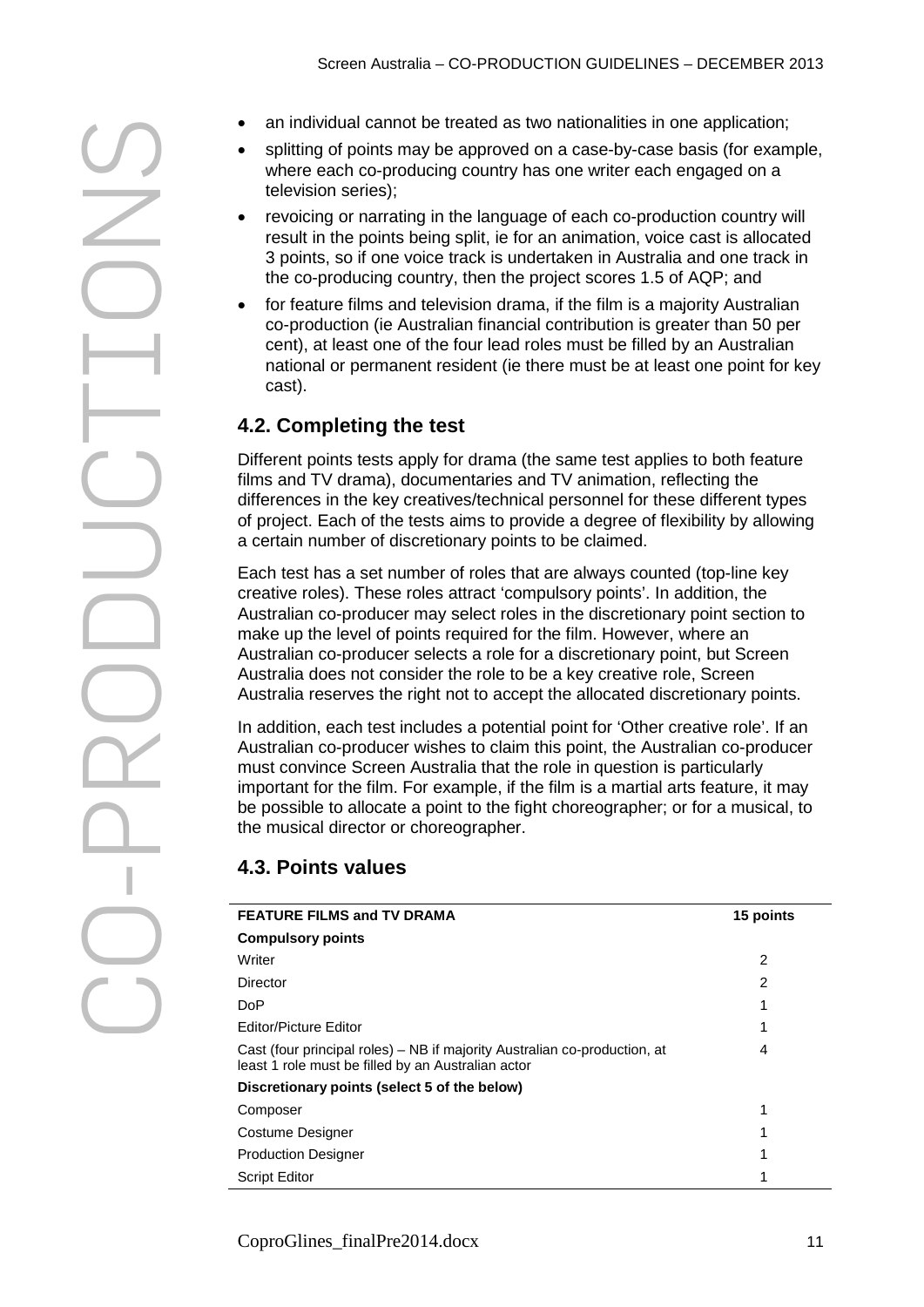| Sound Designer                                                                                   |    |  |
|--------------------------------------------------------------------------------------------------|----|--|
| Underlying work                                                                                  |    |  |
| <b>VFX Supervisor</b>                                                                            |    |  |
| Other senior key role specific to the film such as choreographer, special<br>make-up design etc. |    |  |
| Total points                                                                                     | 15 |  |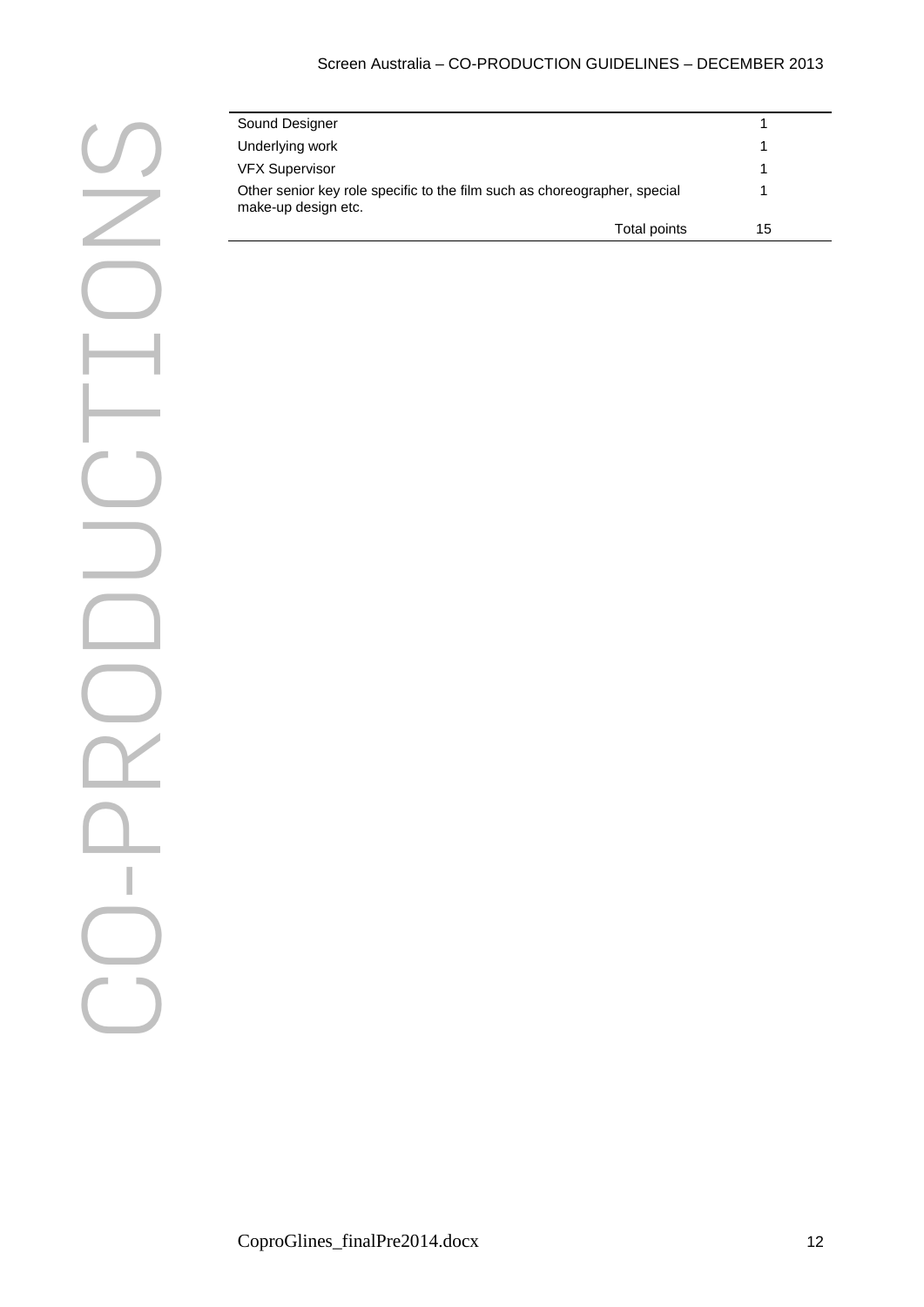| <b>DOCUMENTARY</b>                                                                                      |              | 10 points |
|---------------------------------------------------------------------------------------------------------|--------------|-----------|
| <b>Compulsory points</b>                                                                                |              |           |
| Writer                                                                                                  |              | 2         |
| Director                                                                                                |              | 2         |
| DoP                                                                                                     |              | 1         |
| Editor/Picture Editor                                                                                   |              | 1         |
| Discretionary points (select 4 of the below)                                                            |              |           |
| Composer                                                                                                |              | 1         |
| Researcher                                                                                              |              | 1         |
| Narrator                                                                                                |              | 1         |
| Sound Designer, Recordist, Sound Editor or Mixer                                                        |              | 1         |
| Underlying work/subject matter                                                                          |              | 1         |
| Other senior key role specific to the film such as underwater DoP, art<br>director, VFX supervisor etc. |              | 1         |
|                                                                                                         | Total points | 10        |

| <b>DOCUMENTARY</b>                                                                                          | 10 points      |
|-------------------------------------------------------------------------------------------------------------|----------------|
| <b>Compulsory points</b>                                                                                    |                |
| Writer                                                                                                      | $\overline{c}$ |
| <b>Director</b>                                                                                             | $\overline{c}$ |
| <b>DoP</b>                                                                                                  | 1              |
| Editor/Picture Editor                                                                                       | 1              |
| Discretionary points (select 4 of the below)                                                                |                |
| Composer                                                                                                    | 1              |
| Researcher                                                                                                  | 1              |
| Narrator                                                                                                    | 1              |
| Sound Designer, Recordist, Sound Editor or Mixer                                                            | 1              |
| Underlying work/subject matter                                                                              | 1              |
| Other senior key role specific to the film such as underwater DoP, art<br>director, VFX supervisor etc.     | 1              |
| Total points                                                                                                | 10             |
|                                                                                                             |                |
| <b>ANIMATION 3D/2D</b>                                                                                      | 13 points      |
| <b>Compulsory points</b>                                                                                    |                |
| Writer                                                                                                      | $\overline{2}$ |
| Director/Animation Director                                                                                 | $\overline{2}$ |
| Cast                                                                                                        | 3              |
| Key Animator                                                                                                | 1              |
| <b>Storyboard Artist</b>                                                                                    | 1              |
| Discretionary points (select 4 of the below)                                                                |                |
| <b>Editor/Picture Editor</b>                                                                                | 1              |
| Key Background Artist                                                                                       | 1              |
| Composer                                                                                                    | 1              |
| Sound Designer                                                                                              | 1              |
| Underlying work                                                                                             | 1              |
|                                                                                                             | 1              |
| Key Model Designer                                                                                          |                |
| Voice/actors director                                                                                       | 1              |
| Other senior key role specific to the film such as 3D modeller, digital<br>compositor, previs animator etc. | 1              |

# <span id="page-12-0"></span>**5. BALANCE OVER TIME**

Australia's co-production arrangements are intended to benefit the economies, industry personnel, film studios and laboratories of both partner countries.

To achieve this, Australia's co-production arrangements require a balance over time of the financial and creative participation of partner countries.

It is recognised that there is likely to be some imbalance in the participation rates of co-producers from partner countries on particular projects. However, over time the participation of the partner countries should be close to equal. The competent authorities in each country monitor the contributions of each partner country under each arrangement – over many different productions – to ensure a balance over time.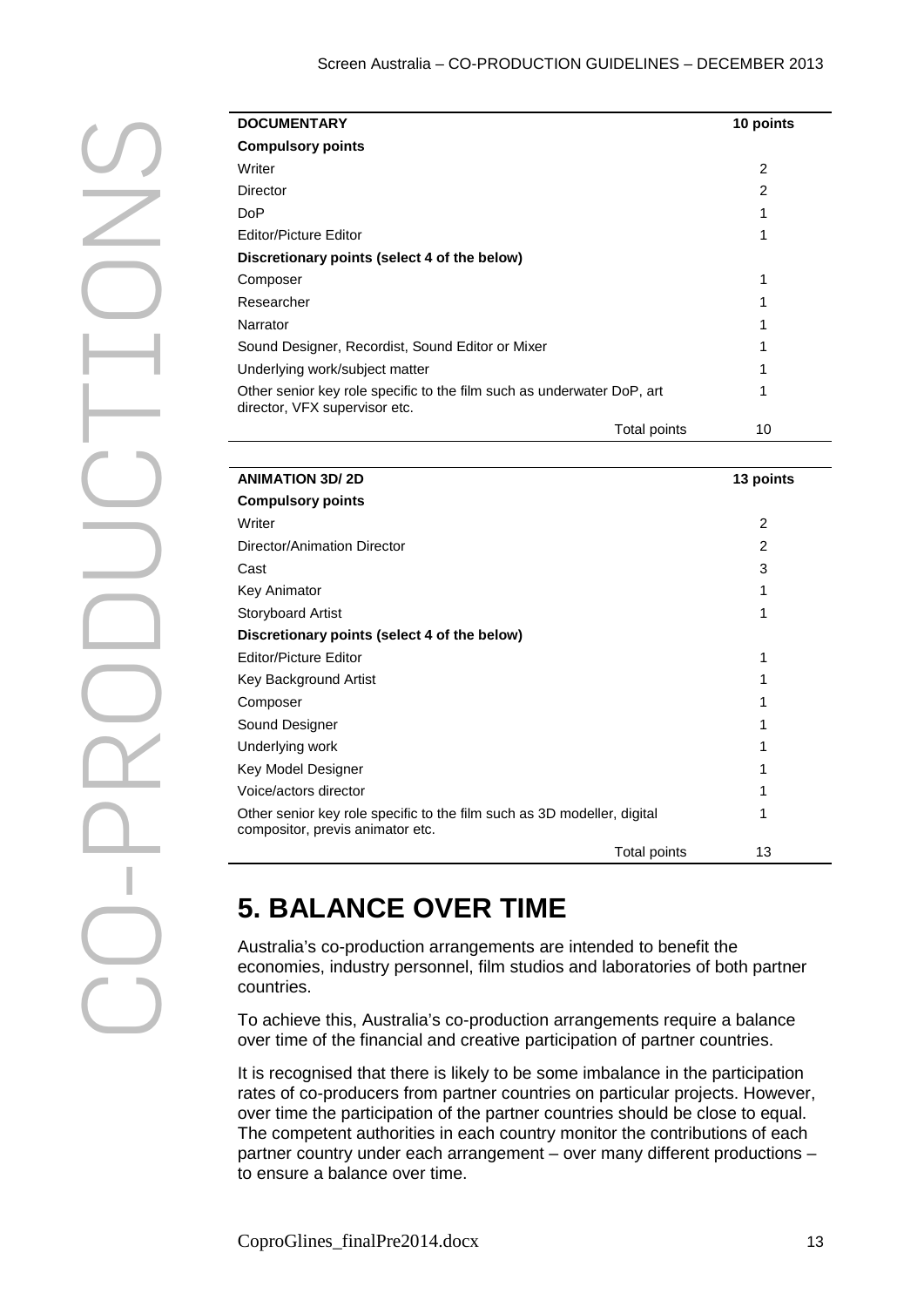# **ASSESSMENT**

The Australian co-producer must apply to Screen Australia on the relevant application form, available at www.screenaustralia.gov.au/coproduction, and the application must be accompanied by the materials specified on that form.

The foreign producer(s) must make separate but equivalent applications to, and as required by, the competent authority/ies in their own country/ies. Under the terms of the co-production arrangements, approval is given 'jointly' by the relevant competent authorities; Screen Australia will consult with all relevant competent authorities before making a decision on eligibility.

Generally, six weeks from receipt of a complete application is required to assess the project before it can be considered by Screen Australia's Producer Offset and Co-production Committee (the Committee).

The Committee will not consider inadequately prepared or incomplete applications. If the approval is required by a particular time, the Australian coproducer should allow sufficient time (based on the above) to process the application.

Unsuccessful applicants will need to lodge a new application before the project can be reconsidered.

# <span id="page-13-0"></span>**6.1 Provisional approval**

Producers should apply for provisional approval when finance is committed, but before pre-production commences.

Provisional co-production status will be granted to the Australian co-producer if Screen Australia is satisfied that:

- there is a producer from each country (the co-producers);
- a co-producers' agreement is in place (or is at least in draft form) between the co-producers that outlines the responsibilities and rights of each coproducer and fulfils all the requirements of the relevant co-production arrangement/s;
- the financial contribution of each co-producer is secure and committed, including where relevant, the minimum contribution of a third-party coproducer;
- the Australian producer's financial contribution is reasonably similar proportionally to its Australian creative contribution, based on the points test (see section 4); and
- the Australian producer's financial contribution is reasonably similar proportionally to the spend on Australian elements.

The Committee will decide whether the project complies with the guidelines, the relevant co-production arrangement/s and the overarching principle of balance over time.

Consultation will take place between Screen Australia and the foreign competent authority/ies.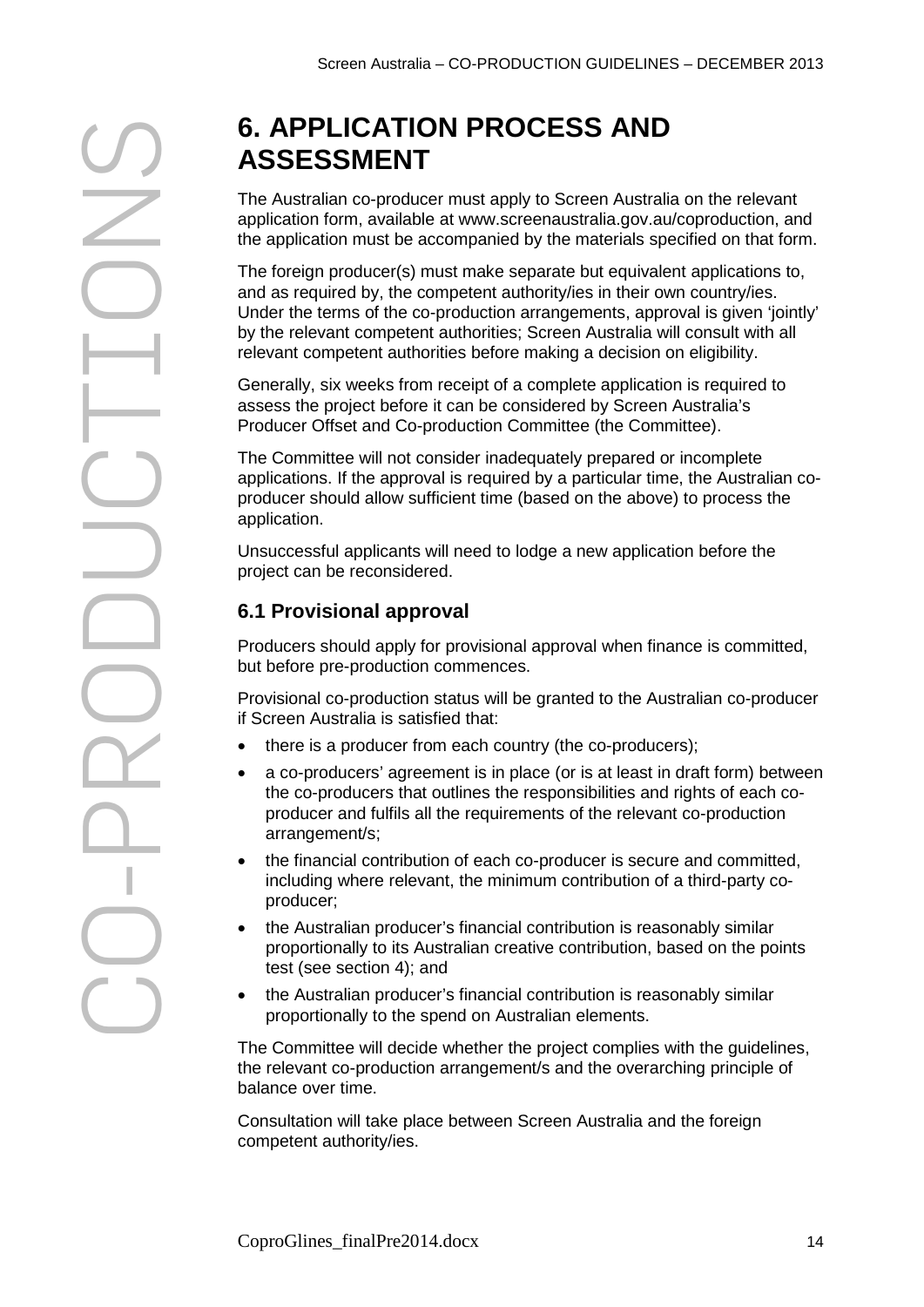CO The provisional approval will be valid for two years from the date of the presentation approval and the propriation will need to be submitted to Screen Australia for provisional approval lange will need to be submitted to

approval and principal photography must have commenced before the provisional approval lapses. If principal photography has not commenced two years from the date of approval and the project is still going ahead, a new provisional application will need to be submitted to Screen Australia for approval.

Provisional approval as an official co-production will enable a production to apply for, but does not automatically guarantee, Screen Australia funding through the Production Investment Department. Provisional approval will also allow a production to 'by-pass' the 'significant Australian content' (SAC) test for provisional certification for the Producer Offset (although the applicant will have to meet other criteria in order to qualify for the Producer Offset).

As part of the provisional approval process, the Australian co-producer must execute a formal undertaking so that Screen Australia can be satisfied that the project will be completed according to the terms of the approval (see section 7. *Producer's Undertaking*).

Significant changes to the creative and/or financial contributions of the coproducers may affect compliance with the co-production arrangement. Failure to obtain the approval of Screen Australia in relation to any proposed material change may result in refusal of the final approval*.* Screen Australia must be kept informed of any such proposed changes as soon as possible.

# <span id="page-14-1"></span>**6.2 Final approval**

Once the film is complete, an application for final approval must be made in order to secure official co-production status. Subject to the terms of the coproduction arrangement, a film is considered 'complete' when it is first in a form in which it can be reasonably regarded as ready for presentation to the general public.

Australian co-producers will need to provide all of the executed financing agreements, as well as a DVD copy of the finished film, the final budget, full cast and crew list and other documents as required by Screen Australia.

The decision whether to grant a film final approval is made jointly with the competent authority/ies of the co-production partner/s.

<span id="page-14-0"></span>Final approval must be obtained before the Producer Offset can be claimed.

# **6.3 Letter of preliminary compliance**

As noted above, provisional approval cannot be given until finance is committed. However, Screen Australia appreciates that in order for finance to be committed, co-producers may need to be able to demonstrate to potential financiers that the project would qualify as an official co-production.

Therefore, at a point at which the co-producers are committed and there is a broad indication of:

- the budget or at least a budget 'topsheet',
- the proportion of the budget which will be expended by each co-producer,
- which creative roles will be filled by nationals of each country, and
- the proportion of finance that will be raised by each co-producer,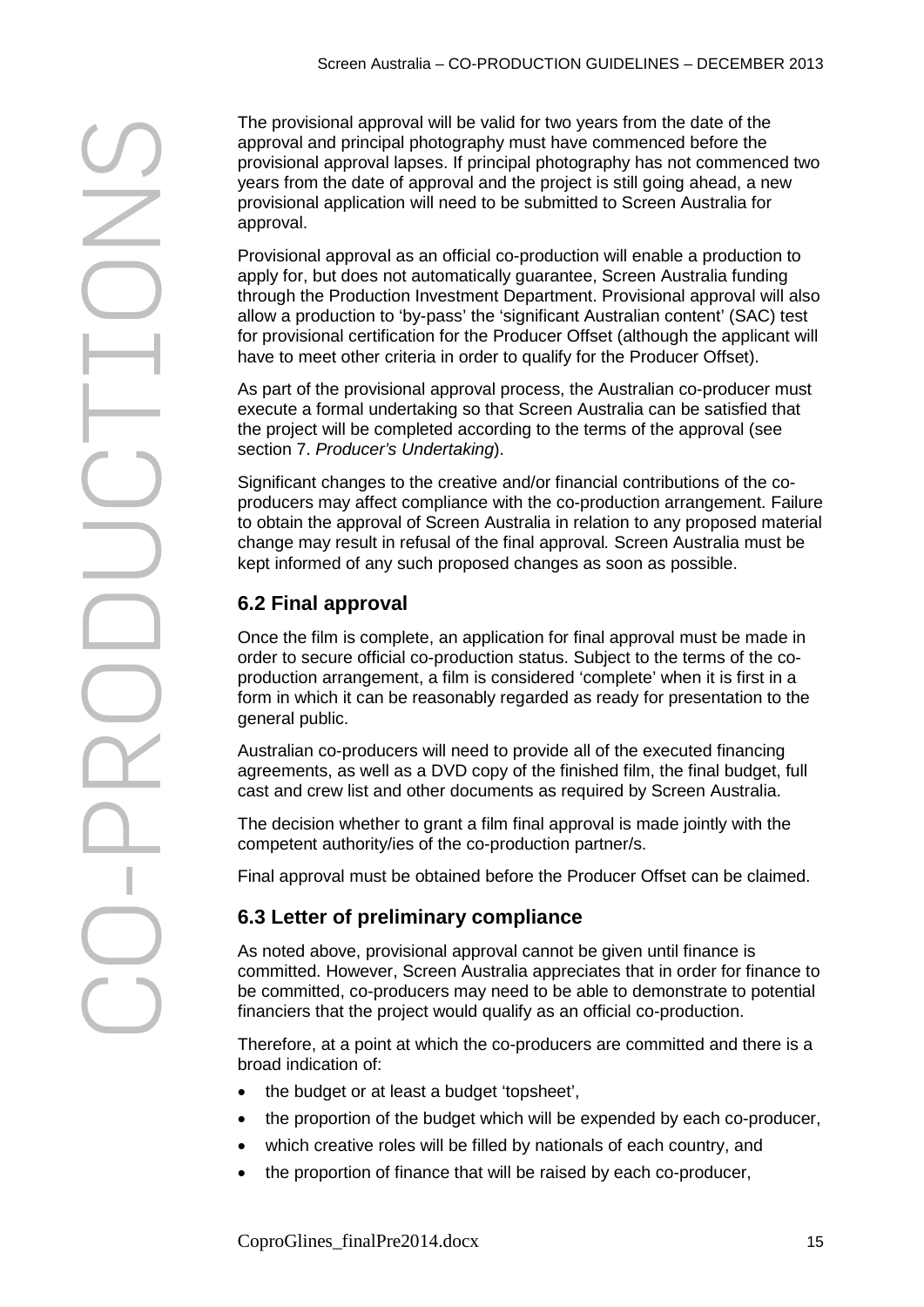Australia that the project would qualify as an official co-production. This indication will take the form of a 'letter of preliminary compliance'.

This letter will be based solely on the statements of the Australian coproducer outlined in the application and any supporting materials.

The letter of preliminary compliance **will not bind** Screen Australia to any decision in relation to a provisional or final application and **will not entitle** the co-producers to any of the benefits accorded to an official co-production (such as eligibility for the Producer Offset).

A letter of preliminary compliance is an **optional process** and co-producers who have finance committed should apply for provisional approval rather than seeking a letter of preliminary compliance first.

A fee of A\$275 (GST inclusive) is payable when an application for a letter of preliminary compliance is made. For further information, see the relevant application form.

# **7. PRODUCER'S UNDERTAKING**

Screen Australia is responsible for ensuring that approved official coproductions are made and completed within the terms of Screen Australia's approval.

Each Australian co-producer must execute a formal undertaking, the major points of which are:

- the co-producer must obtain Screen Australia's prior approval to any amendment or alteration to the approved casting, crewing, credits, locations, facilities, schedules and budgets and any other Australian element included in the producer's application and/or in Screen Australia's written terms of approval;
- the co-producer must obtain Screen Australia's approval of the full credits for the film, both front and end, prior to their design and shooting (rostrum, live action or computer).

If a co-producer fails to comply with the undertaking or if an unauthorised deviation occurs from the original terms of co-production approval, the following may occur:

- Screen Australia may revoke co-production approval for the project;
- the project may be ineligible for its final Producer Offset certificate.

The undertaking is attached to the provisional approval application form, available from www.screenaustralia.gov.au/coproduction.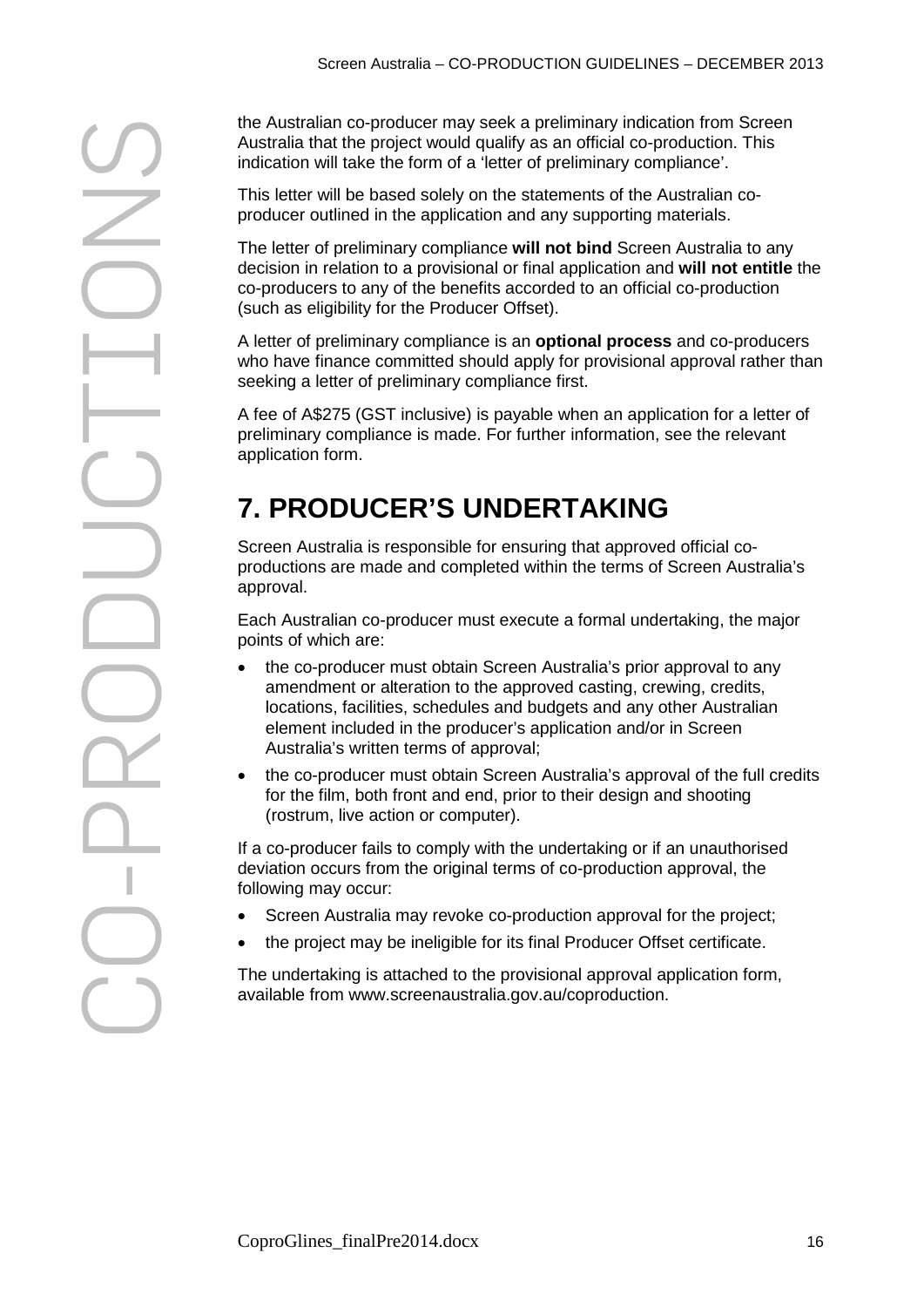Approved co-productions are eligible to access the Producer Offset under the *Income Tax Assessment Act 1997,* and are not required to satisfy the 'significant Australian content' test. A Fact Sheet explaining the interaction between the Producer Offset and official co-productions is available at www.screenaustralia.gov.au/coproduction.

Projects with provisional co-production approval can also apply for a provisional certificate for the Producer Offset to assist in raising finance. New application forms allow Australian co-producers to apply for both provisional co-production approval and provisional Producer Offset certification at the same time, should they wish to do so. This would incur the normal application fee charged for provisional Producer Offset certificates. (There is no charge for co-production applications by themselves.)

Co-production projects seeking to receive the Producer Offset after completion must obtain a final certificate for the Producer Offset. Again, new application forms allow Australian co-producers to apply for final coproduction approval and final Producer Offset certification at the same time if they wish to do so. Please note that a final certificate for the Producer Offset cannot be issued until Screen Australia has received proof of final coproduction approval from *all* relevant competent authorities.

Further, the Producer Offset has separate and distinct criteria to those for coproduction approval, and co-producers should consult the Producer Offset website for further information: [www.screenaustralia.gov.au/producer\\_offset.](http://www.screenaustralia.gov.au/producer_offset)

# **9. PRODUCTION INVESTMENT FROM SCREEN AUSTRALIA**

Official co-productions are eligible to apply for production investment from Screen Australia. However, Screen Australia's production investment funds are limited and applicants should be aware that investment decisions are competitive. In order to apply for production investment, the Australian coproducer must have received a letter of preliminary compliance or provisional approval.

<span id="page-16-0"></span>Please see [www.screenaustralia.gov.au/production](http://www.screenaustralia.gov.au/production) for further information.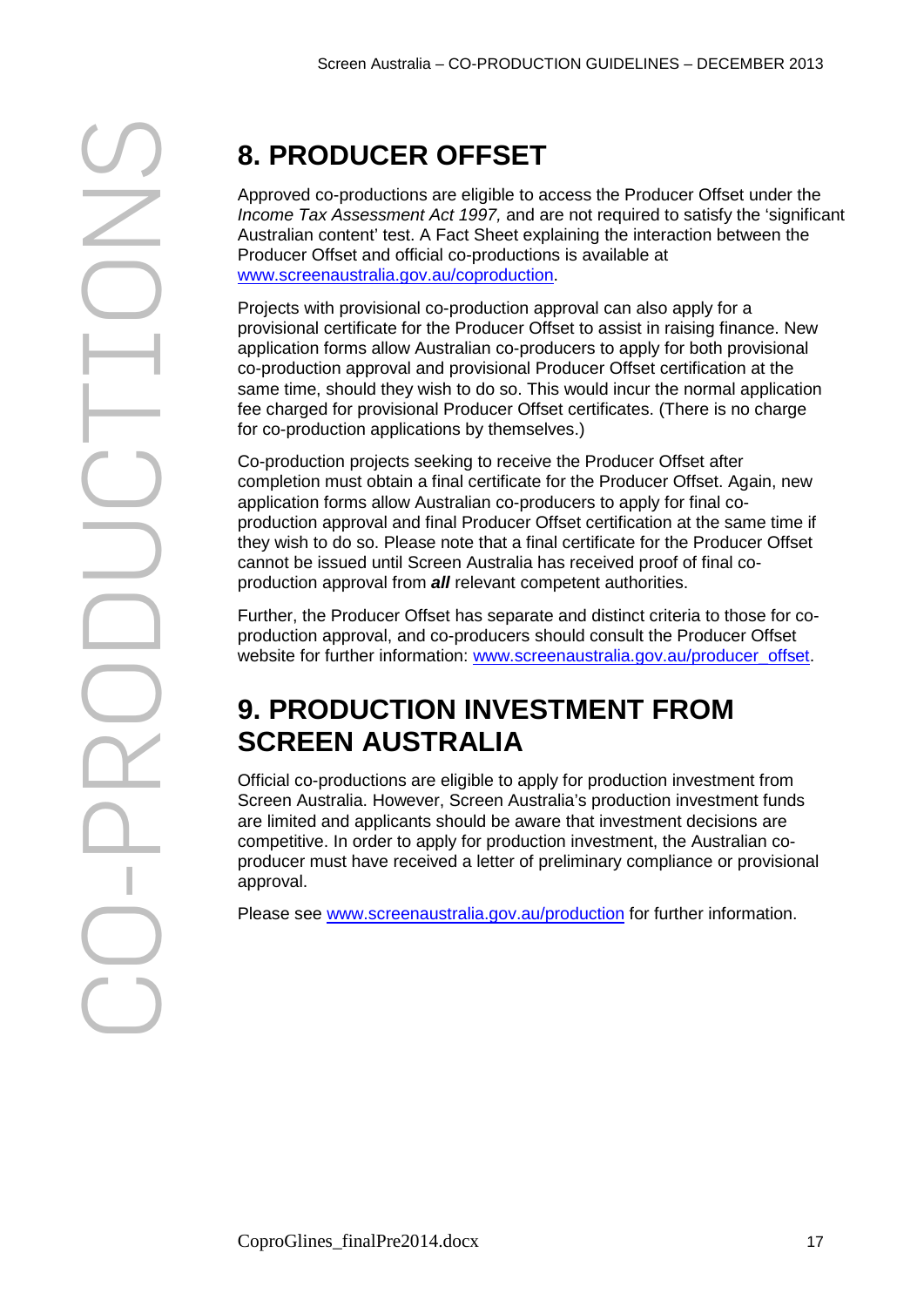**'Australian Qualifying Points' (AQP)** mean the creative 'points' attributable to Australian nationals or permanent residents providing a creative contribution to the making of a co-production. As a percentage of the total creative points the AQP must reach at least the minimum contribution level prescribed by the relevant co-production arrangement (typically 20% or 30%). That percentage must also be reasonably similar to the percentage financial contribution of the Australian co-producer.

**'Australian elements'** include:

- Australian cast, crew, facilities and materials, including per diems, travel and accommodation of all Australians whether incurred in Australia or not;
- a percentage of contingencies, of the cost of insurances and of a completion guarantee;
- legal services acquired by the Australian co-producer; and
- any non-party services acquired by the Australian co-producer.

**'competent authority'** means the authorities designated as such by the Australian Government (Screen Australia) and by the foreign government of each co-production country (listed in section 11 of these guidelines). The competent authority in each country administers that country's co-production program.

'**co-producers'** means the producers from each co-production country.

**'co-producers' agreement'** means the contract between co-producers which governs the making of a co-production film. Each co-production arrangement has specific requirements which must be addressed in the coproducers' agreement.

**'co-production arrangement'** means a treaty or memorandum of understanding (MOU) between the governments of two or more countries for the co-production of films. An MOU may also be an arrangement between government agencies of two or more countries for that purpose.

**'co-production country'** means a country with which Australia has a coproduction arrangement.

**'film'** means feature films, animation films, documentaries, telemovies and television series, produced on film, videotape, digital disc or computer hard drives. Certain co-production arrangements limit the formats to which they apply.

**'non-party country'** means a country that is unrelated to the co-production, ie is not a party to a co-production arrangement under which a co-production film is being made.

**'official co-production'** means a film approved as made under a coproduction arrangement.

'**third co-producer**' means a co-producer of a three-way co-production (see below). In these guidelines 'third co-producer' is generally used to refer to a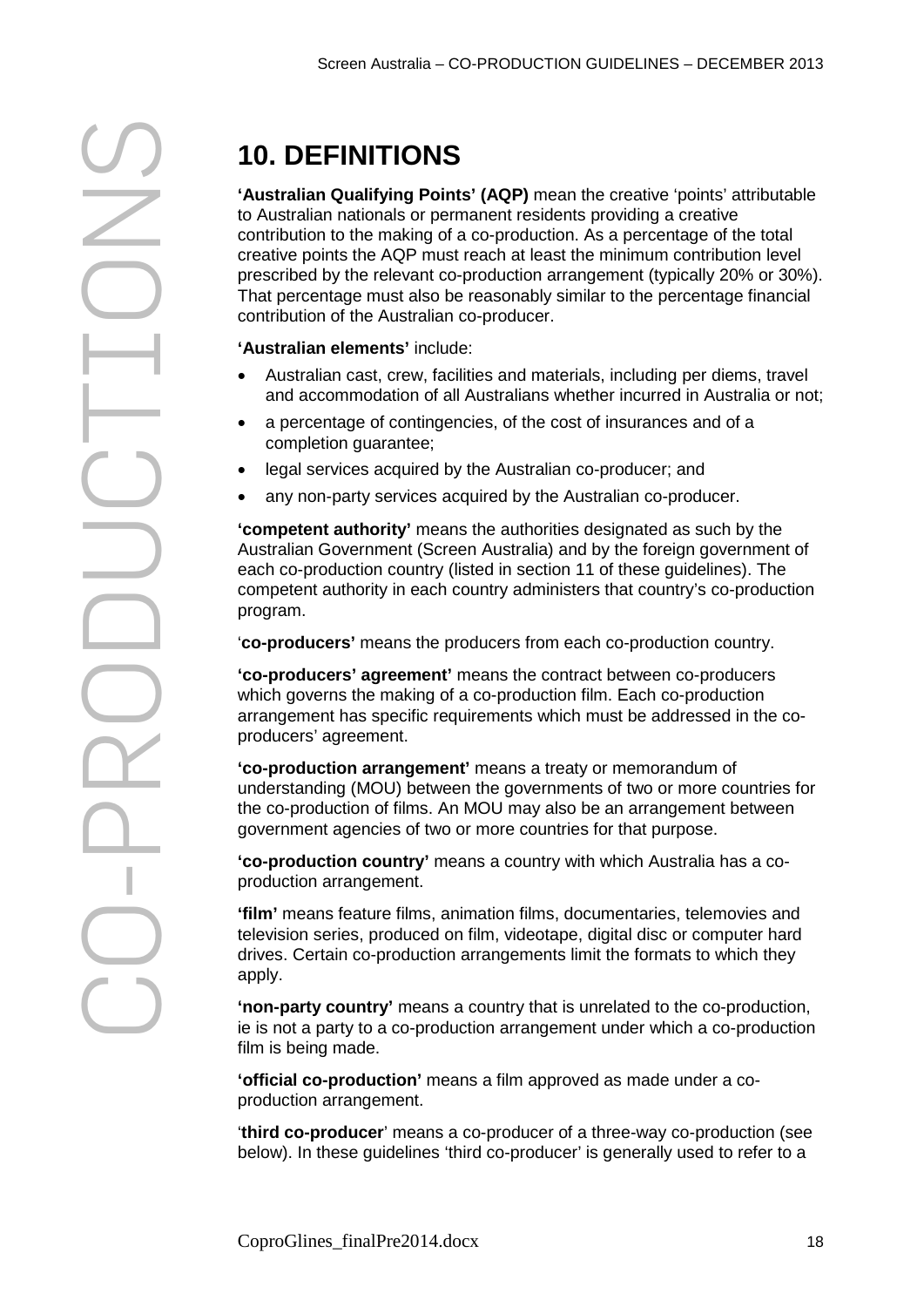co-producer from a country that has a co-production arrangement with only one of the other co-production countries.<sup>[1](#page-18-0)</sup>

**'three-way co-production'** means a film produced jointly by an Australian co-producer, a co-producer from a co-production country and a third coproducer from a country that has a co-production arrangement with at least one of the co-production countries.

<span id="page-18-0"></span><sup>1</sup> For example, if a three-way co-production is between Australia, the UK and India, the Indian co-producer would be the third co-producer, as India does not have a co-production arrangement with Australia, but does have a co-production arrangement with the UK.  $\overline{a}$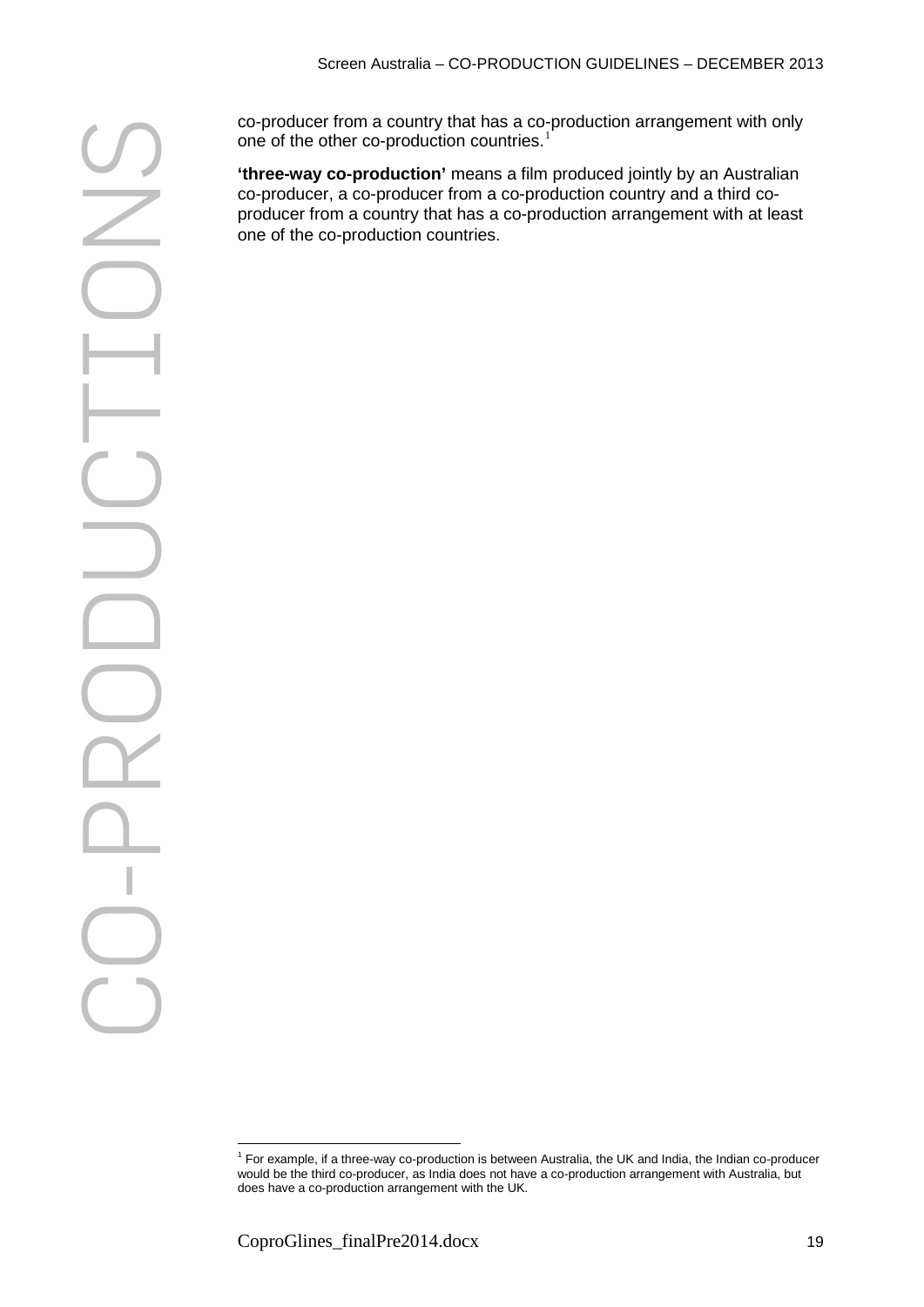# **11.1. Screen Australia:**

Application forms for provisional approval, final approval and letters of preliminary compliance, as well as all co-production arrangements, can be accessed from Screen Australia's website at: [www.screenaustralia.gov.au/coproductions](http://www.screenaustralia.gov.au/coproductions)

Or by contacting:

# **Screen Australia** Producer Offset and Co-production Unit

Level 7, 45 Jones Street Ultimo NSW 2007 T: +61 2 8113 1042 F: +61 2 9357 3737 Toll Free: 1800 213 099 E: [POCU@screenaustralia.gov.au](mailto:POCU@screenaustralia.gov.au) [www.screenaustralia.gov.au/coproduction](http://www.screenaustralia.gov.au/coproductions/)

Producer Offset information and documentation can be accessed at: [www.screenaustralia.gov.au/producer\\_offset](http://www.screenaustralia.gov.au/producer_offset) E: [POCU@screenaustralia.gov.au](mailto:POCU@screenaustralia.gov.au)

# **11.2. Industry unions and associations:**

Approval as an official co-production does not necessarily indicate that the Australian industry unions and screen industry associations take the same position as Screen Australia in relation to the approval of the importation of cast and crew. It is strongly recommended that you contact the relevant union and/or associations about applicable policies, rates and conditions.

# **Australian Guild of Screen Composers**

PO Box 42 Potts Point NSW 2011 T: +61 2 9557 4253 E: agsc@agsc.org.au

**Media Entertainment & Arts Alliance** 245 Chalmers Street Redfern NSW 2016 T: 1300 656 512 E: [federal@alliance.org.au](mailto:federal@alliance.org.au)

**Australian Directors Guild** PO Box 211 Rozelle NSW 2039

T: +61 2 9555 7045 E: [admin@adg.org.au](mailto:admin@adg.org.au)

**Australian Writers Guild** 5 Blackfriars Street Chippendale NSW 2008 T: 1300 552 228 E: [admin@awg.com.au](mailto:admin@awg.com.au)

**Screen Producers Association of Australia (SPAA)** 34 Fitzroy Street Surry Hills NSW 2010 T: +61 2 9360 8988

E: [spaa@spaa.org.au](mailto:spaa@spaa.org.au)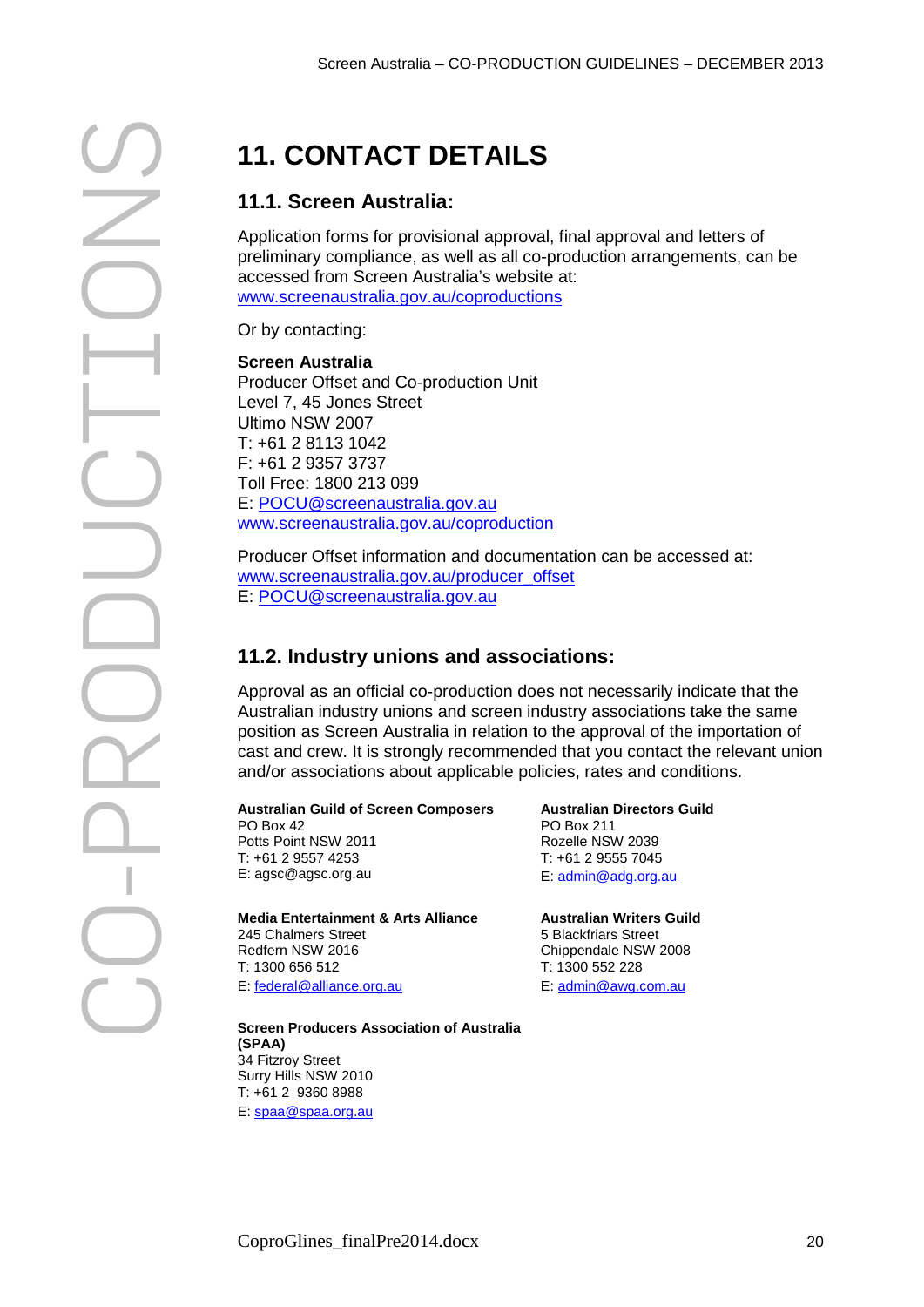Ministry for the Arts Robert Garran Offices 4 National Circuit Barton ACT 2600 E: [filmenquiries@arts.gov.au](mailto:filmenquiries@arts.gov.au) [www.arts.gov.au/film-tv](http://www.arts.gov.au/film-tv)

# **11.4. Overseas competent authorities:**

# **Canada:**

Telefilm Canada 360 Rue St Jacques, Suite 500 Montreal Quebec H2Y 1P5  $T: +1, 514, 283, 6363$ F: 514 282 8212 **Error! Hyperlink reference not valid.**

# **France:**

Centre National de la Cinématographie (CNC) 12, Rue de Lübeck, 75784 Paris Cedex 16 T: +33 1 44 34 34 40 F: +33 1 44 34 37 24 E: [info@cnc.fr](mailto:info@cnc.fr) [www.cnc.fr](http://www.cnc.fr/)

## **Singapore**:

Media Development Authority 3 Fusionopolis Way, #16-22 Symbiosis Singapore 138633 T: +65 63 773 800 F: +65 65 773 888

# [www.mda.gov.sg](http://www.mda.gov.sg/)

## **China**:

China Film Co-Production Corporation 2 Fuxingmenwai Ave Beijing 100866 People's Republic of China T: +86 10 8609 6963

## F: +86 10 8609 6958 www.cfcc-film.cn/en

Dr Tong Gang- director general

## **Germany**:

Federal Office of Economics and Export **Control BAFA** Frankfurter Strasse 29-35 D 65760 **Eschborn** T: +49 619 6908-0 F: +49 619 6908-800

## E: Peter.Reuss@bafa.bund.de

# **UK:**

BFI (British Film Institute) The Certification Unit 21 Stephen Street London W1T 1LN T: + 44 20 7173 3134 [www.bfi.org.uk/about/](http://www.bfi.org.uk/about/certification/coproduction/) [certification/coproduction/](http://www.bfi.org.uk/about/certification/coproduction/)

## **Israel**:

Israel Film Fund 12 Yehudith Boulevard, Tel Aviv 67016 T: +972 3 562 8180 F: +972 3 562 5992 E[: info@filmfund.org.il](mailto:info@filmfund.org.il) www.filmfund.org.il

## **New Zealand**:

New Zealand Film Commission L3, The Film Centre, 119 Ghuznee Street Wellington 6011 T: +64 4 382 7680 F: +64 4 483 9719

# www.nzfilm.com.nz

## **Italy**:

Ministero per i Beni e le Attivita Culturali Direzione Generale per il Cinema Piazza Sanat Croce in Gerusalemme, 9/a 00185 Roma E[: dg-c@beniculturali.it](mailto:dg-c@beniculturali.it) www.cinema.beniculturali.it

# **Ireland**:

The Irish Film Board Queensgate 23 Dock Road **Galway** Ireland T: +353 91 561 398 F: +353 91 561 405 E: [info@irishfilmboard.ie](mailto:info@irishfilmboard.ie) www.irishfilmboard.ie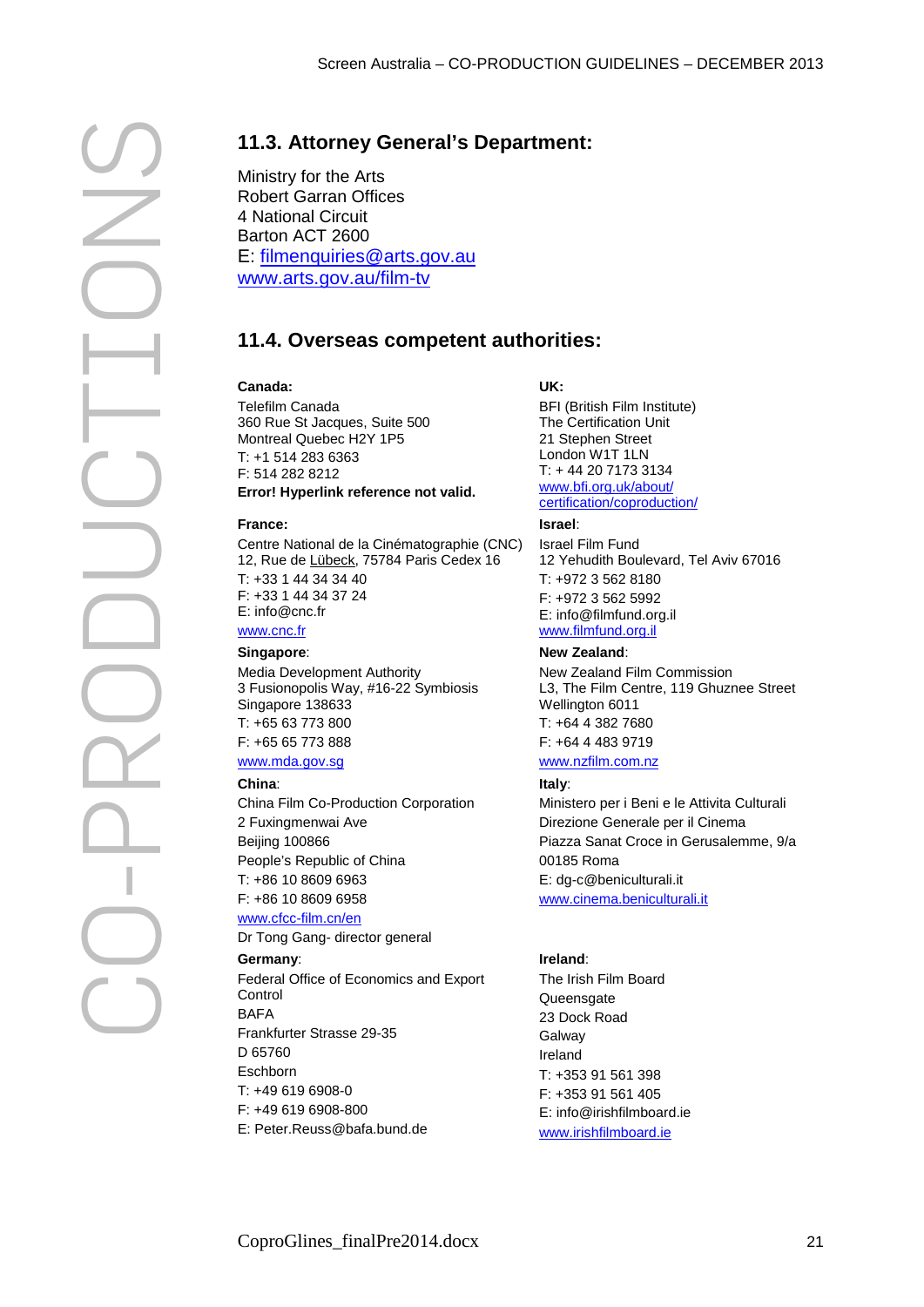National Film and Video Foundation 87 Central Street Houghton 2198 Johannesburg T: +27 11 483 0880 F: +27 11 483 0881 E: [info@nfvf.co.za](mailto:info@nfvf.co.za) [dev.nfvf.co.za/filming-south-africa/co-production-treaties](http://dev.nfvf.co.za/filming-south-africa/co-production-treaties)

Information about projects completed with each partner country is available at www.screenaustralia.gov.au/coproduction.